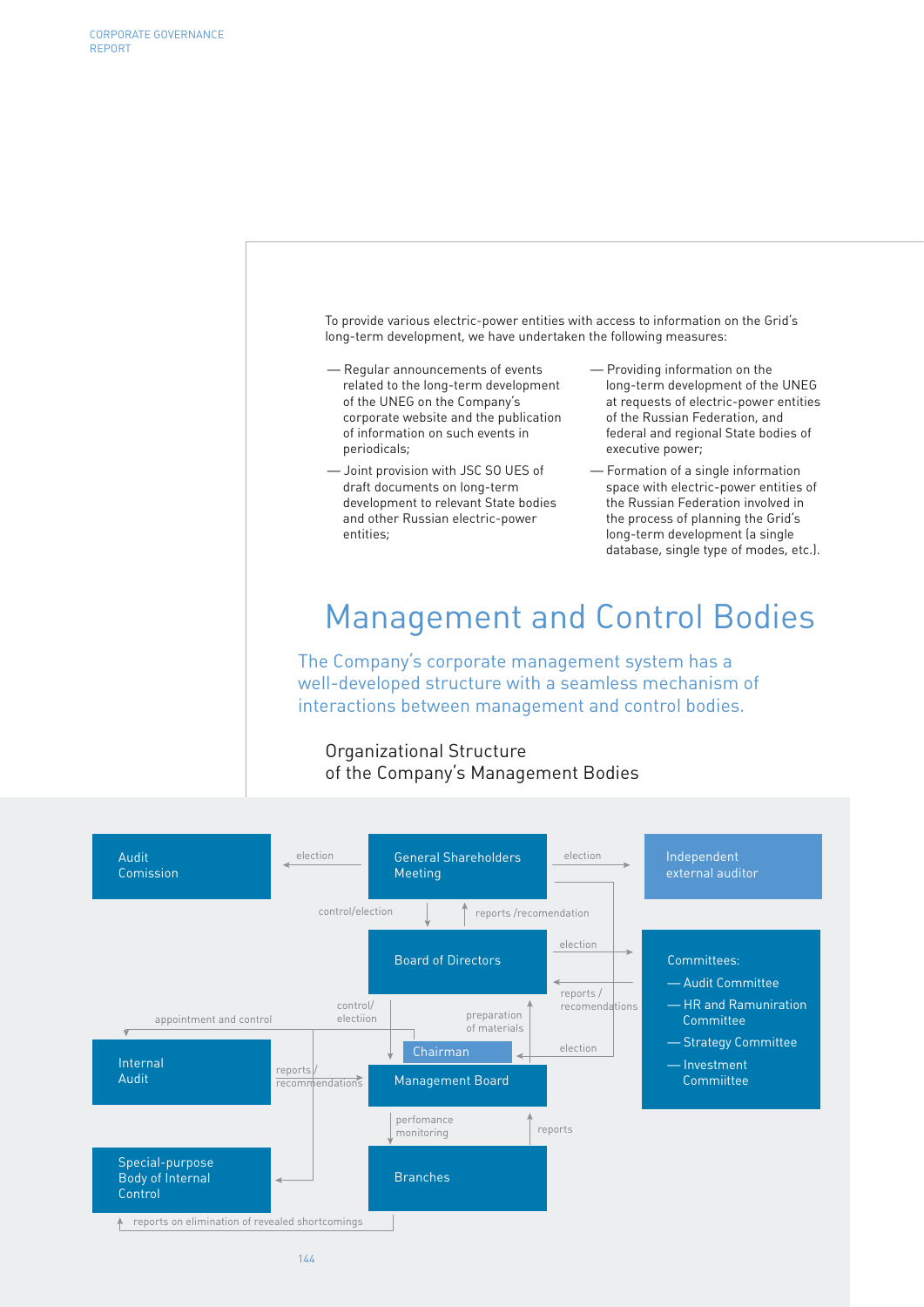The Company's highest management body is the General Meeting of Shareholders. The Board of Directors sets the overall direction of corporate development and supervises the operations of the Company's Management Board, which carries out the Company's operational management. The Chairman of the Management Board is the Chief Executive Officer (CEO) of the Company. Under the Board of Directors, there are committees aiming to improve the effectiveness and quality of the Board of Directors. The Company employs an efficient control system, both externally by shareholders (the Independent Auditor and the Audit Commission) and internally (special-purpose bodies for internal audit and control).

# General Meeting of Shareholders

Each common share grants shareholder the same scope of rights in accordance with current legislation.

A shareholder is entitled to:

- Participate personally or through his/her representatives in the General Meeting of Shareholders with the right to vote on all issues within his/her competence;
- Make proposals for the agenda of the General Meeting of Shareholders in accordance with existing Russian legislation and the Company's Charter;
- Receive information on the Company's operations and to examine documents in accordance with Article 91 of the Russian Federal Law "On Joint Stock Companies";
- Receive dividends declared by the Company;
- Engage in the pre-emptive purchase of additional shares and equity securities placed by open subscription convertible into shares in a quantity that is proportional to the number of owned shares of this category (type);
- Receive a part of the Company's property in case of its liquidation;
- Carry out other rights as stipulated by Russian legislation.

Shareholder(s) owning at least 2 percent of the voting shares of the Company shall be entitled to propose issues to the agenda of the annual General Meeting of Shareholders and nominate candidates to the Board of Directors, the Audit Commission, and a candidate for the position of the sole executive body of the Company (CEO). Submission of proposals to the agenda of the annual General Meeting of Shareholders must be received by the Company not later than 90 days after 31 December of the previous year.

Shareholder(s) owning at least 10 percent of voting shares, may call for the mandatory convening of an Extraordinary General Meeting of Shareholders.

In 2012, the Company held one General Meeting of Shareholders. The Annual General Meeting of Shareholders on 29 June approved the 2011 annual report and financial statement, also approved a new version of the Regulations on the Audit Commission and the Regulations on the payment of remuneration and compensation to the Board of Directors, as well as elected the Board of Directors and the Audit Commission, approved the Company's Auditor, and approved an interested party transaction. Also, the shareholders decided not to pay dividends on common shares for 2011, since based on results of the reporting period the Company incurred a loss.

http://www.fsk-ees.ru/ shareholders\_and investors/information\_ for shareholders/ shareholders 39 meeting/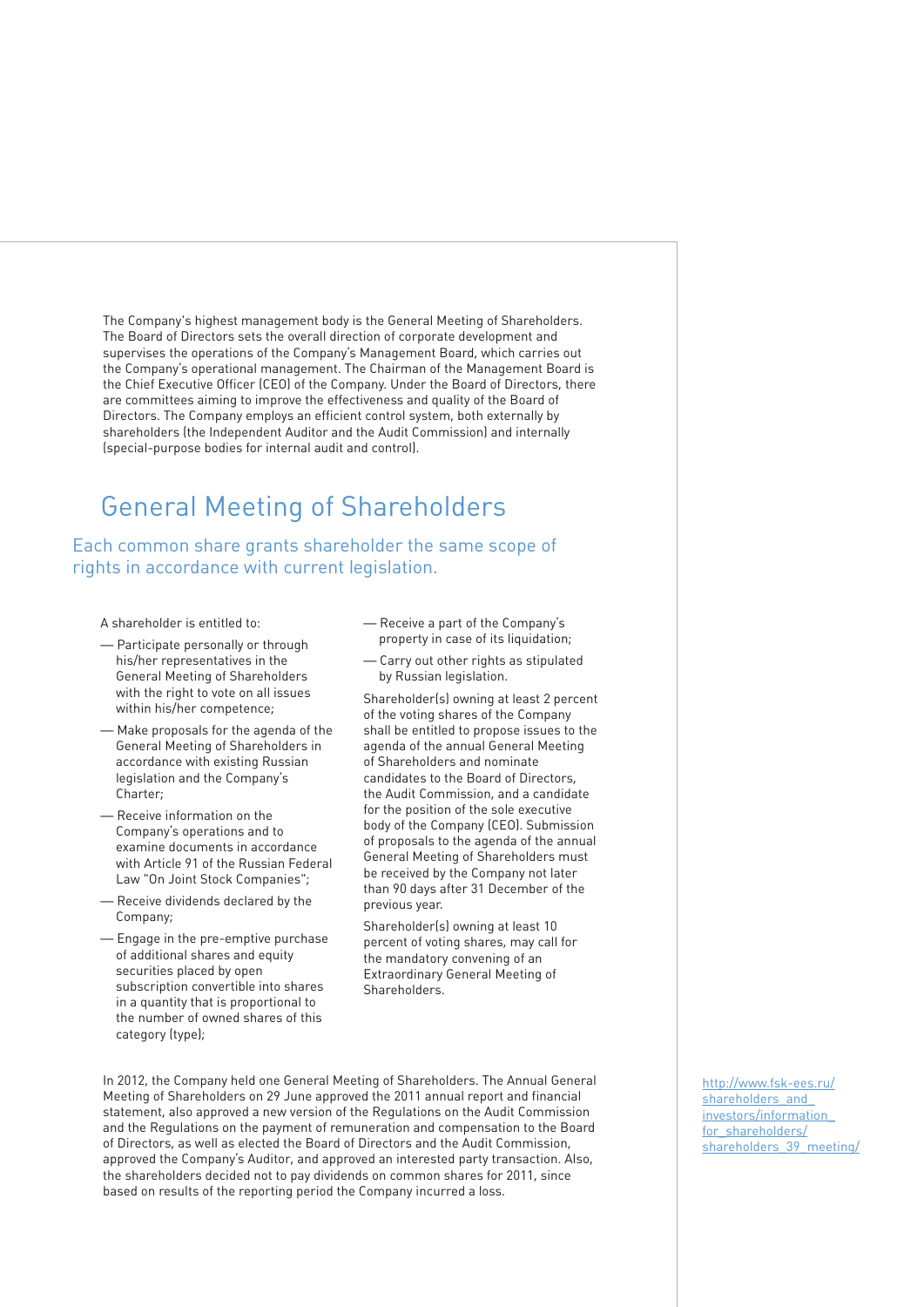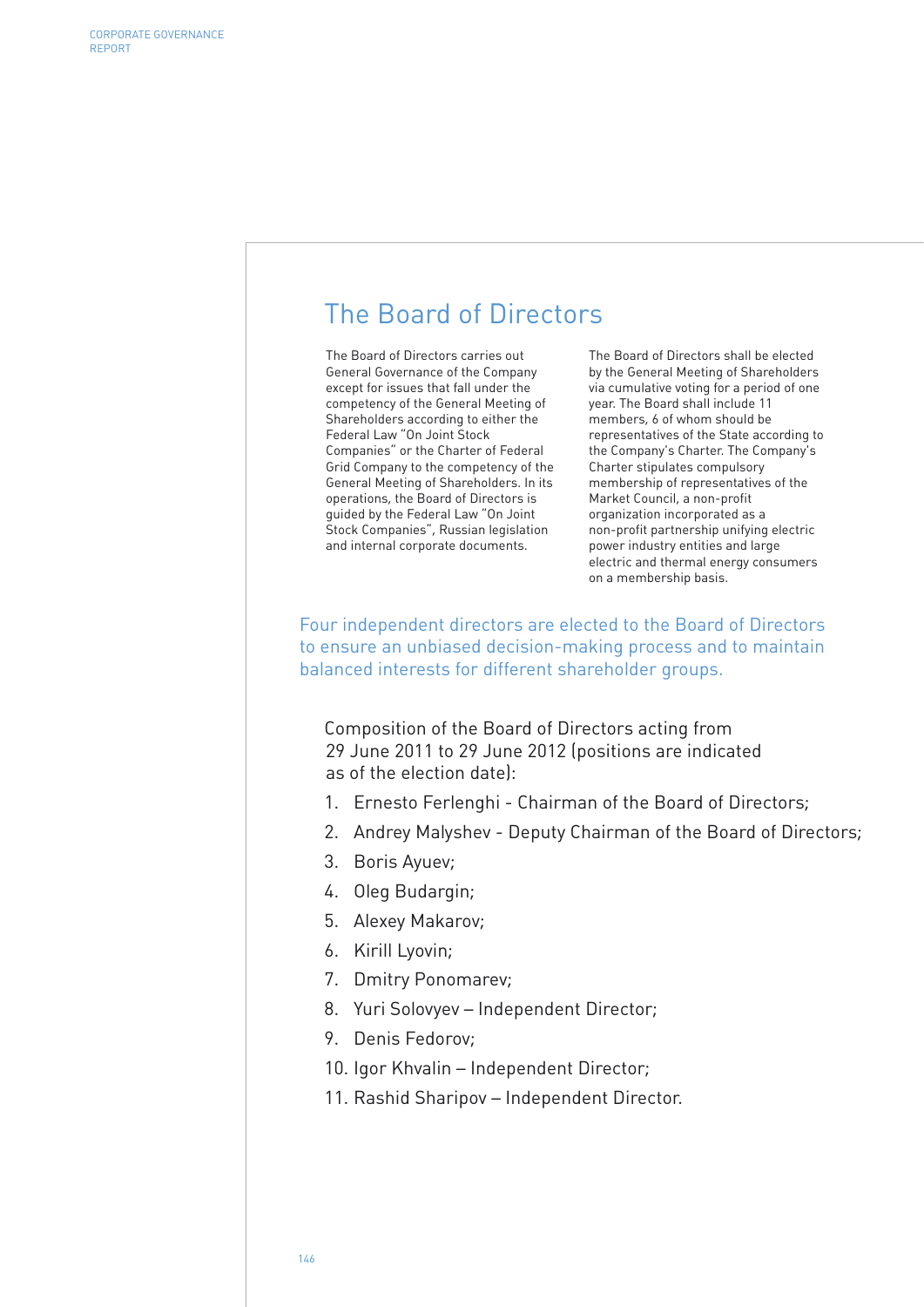# Composition of the Board of Directors acting from 29 June 2012

(positions are indicated as of the election date):

# Ernesto Ferlenghi

Chairman of the Board of Directors and the South of Directors Member of the Board of Directors

## Born: 1968

Education: in 1994, he graduated the Tor Vergata University of Rome, the Department of Mathematics, Physics and Natural Sciences.

HOLDS THE FOLLOWING POSITIONS:

- Vice President of Eni S.p.A. (Italy);
- Head of the representative office of Eni (Russian Federation and CIS).

# Oleg Budargin

### Born: 1960

Education: in 1982, he graduated cum laude from the Norilsk Industrial Institute, majoring in Industrial and Civil Construction.

Chairman of the Management Board since 2009, and a member of the Board of Directors of Open Joint Stock Company Federal Grid Company of Unified Energy System, since 2010.

### HOLDS THE FOLLOWING POSITIONS:

- Member of the Supervisory Board, Open Joint Stock Company All-Russian Regional Development Bank;
- Member of the Board of Directors, Open Joint Stock Company Inter RAO UES;
- Member of the Supervisory Board, non-profit partnership Association of Solar Energy Enterprises;
- Chairman of the Board of Directors, Open Joint Stock Company of Energy and Electrification of Kuban;
- Chairman of the Board of Directors, Open Joint Stock Company Moscow Joint Electric Grid Company;
- Chairman of the Board of Directors, Open Joint Stock Company Inter-regional Distribution Grid Company of Siberia;
- Chairman of the Management Board, Open Joint Stock Company Holding of the Inter-regional Distribution Grid Companies

since 2008, and the Chairman of the Board of Directors since 2011.

Holds no shares of the Company.

Participation share in the Company's share capital: 0.000644%

Share in the Company's ordinary stock: 0.000644%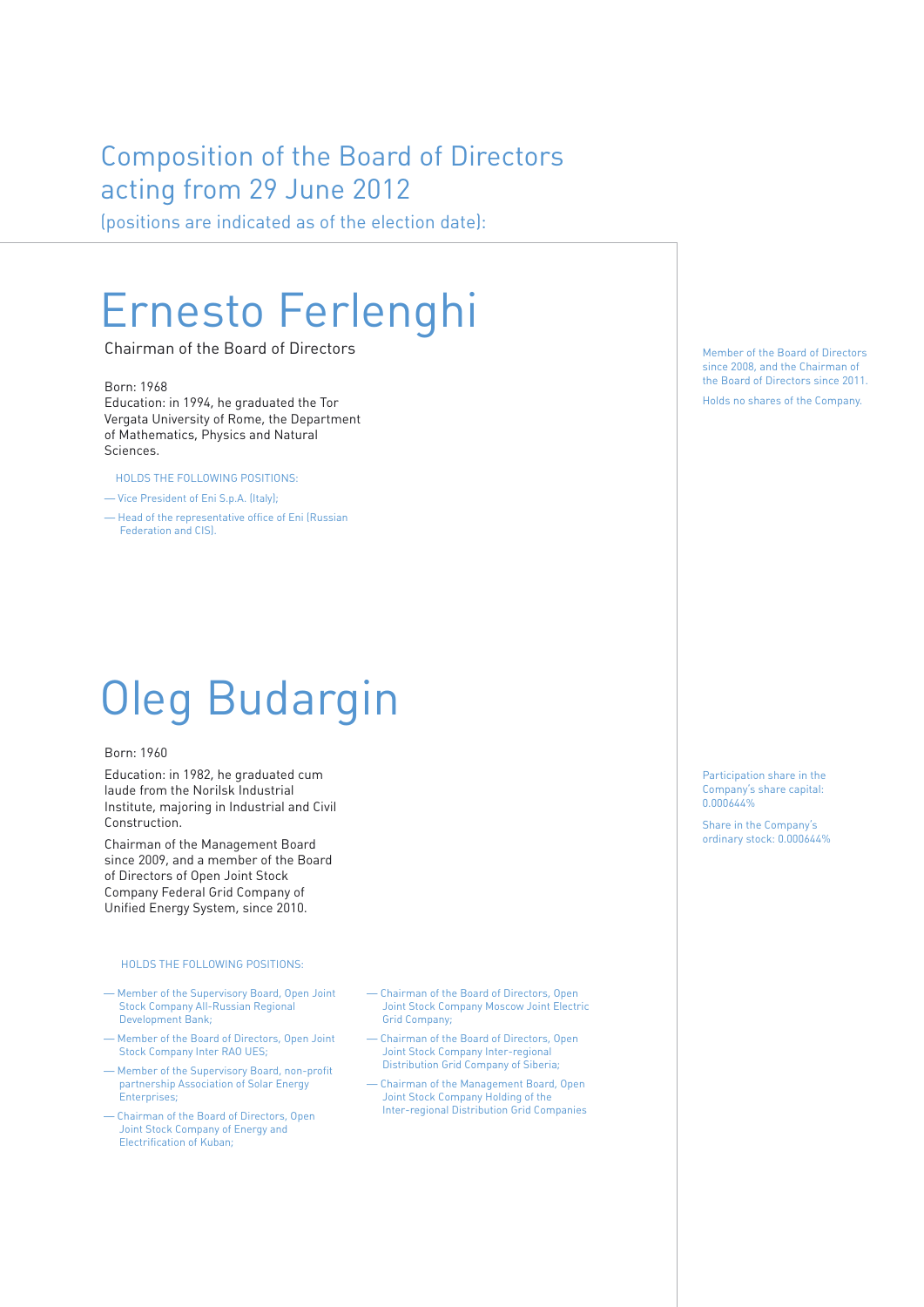Member of the Board of Directors since 2012. Holds no shares of the Company.

# Boris Kovalchuk

#### Born: 1977

Education: in 1999, he graduated St. Petersburg State University, majoring in Law, and in 2010, he graduated from the Federal State Agency of Additional Professional Education at the Institute of Advanced Training for Executives and Fuel and Energy Specialists, and the non-profit partnership Corporate Educational and Research Center of UES.

#### HOLDS THE FOLLOWING POSITIONS:

- Chairman of the Management Board, member of the Board of Directors, Open Joint Stock Company Inter RAO UES;
- Chairman of the Board of Directors, Open Joint Stock Company First Generating Company of the Wholesale Electricity Market;
- "Chairman of the Board of Directors, Closed Joint Stock Company Kambarata Hydro Power Plant – 1;
- Member of the Board of Directors, Limited Liability Company InterRAO WorleyParsons;
- Chairman of the Board of Directors, Open Joint Stock Company Mosenergosbyt;
- Member of the Board of Directors, Open Joint Stock Company Petersburg Off-Load Company;
- Member of the Board of Directors, Open Joint Stock Company Federal Hydro-generator Company – RusHydro;
- Member of the Board of Directors, Irkutsk Open Joint Stock Company of Energy and Electrification;
- Chairman of the Board of Directors, Open Joint Stock Company United Energy Trade Company;
- Member of the Management Board, Russian Union of Manufacturers and Entrepreneurs;
- Member of the Management Board, Russian Union of Manufacturers and Entrepreneurs;
- Member of the Board of Directors, Open Joint Stock Company Third Generating Company of the Wholesale Electricity Market;
- Member of the Board of Directors, Open Joint Stock Company Financial Settlements Center;
- Member of the Board of Directors, Open Joint Stock Company All-Russian Regional Development Bank.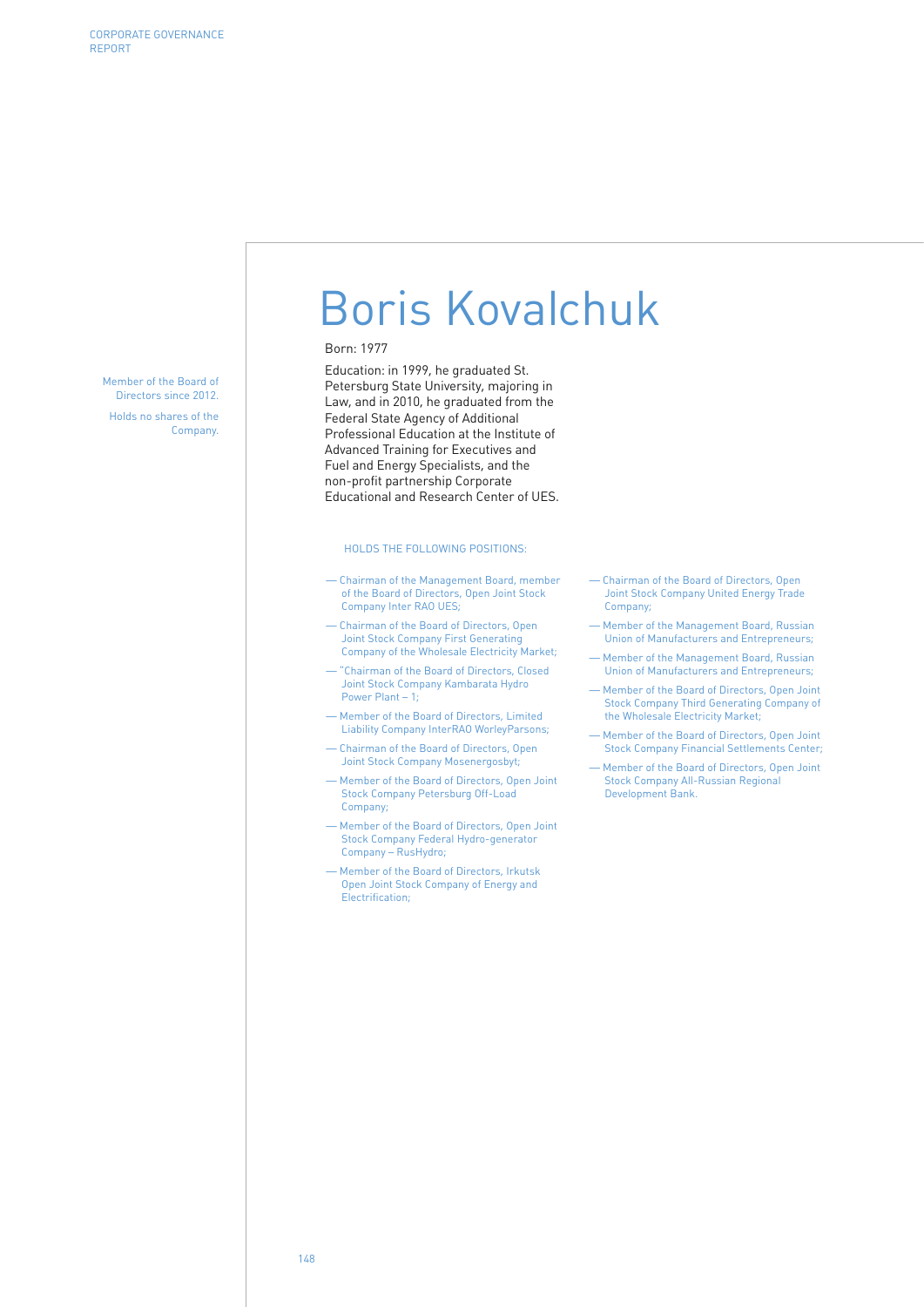# Boris Ayuev

### Born: 1957

Education: in 1979, he graduated from the Ural Polytechnic Institute, with a major in Electric Power Plants.

HOLDS THE FOLLOWING POSITIONS:

- Chairman of the Management Board, Member of the Board of Directors, Open Joint Stock Company Central Dispatch of the System Operator of Unified Energy System;
- Member of the Board of Directors, Open Joint Stock Company Administrator of the Trading System of the Wholesale Electricity Market;
- Member of the Board of Directors, Joint Stock Company Financial Settlements Center;
- Chairman, non-profit partnership Russian National Committee of CIGRE (International Council on Large High Voltage Electric Systems);
- Member of the Board of Directors, Open Joint Stock Company Federal Hydro-generator Company – RusHydro.

# Vyacheslav Kravchenko

### Independent Director Born: 1967

Education: in 1995, he graduated from Lomonosov Moscow State University with a degree in Law.

#### HOLDS THE FOLLOWING POSITIONS:

- Chairman of the Management Board, member of the Supervisory Board, non-profit partnership Council of the Market for the Organization of an Efficient System of Wholesale and Retail Trade of Electric Energy and Power;
- Member of the Board of Directors, Joint Stock Company Financial Settlements Center;
- Chairman of the Board of Directors, Chairman of the Management Board, Open Joint Stock Company Administrator of the Wholesale Electricity Market Trading System;
- Member of the Board of Directors, Open Joint Stock Company Inter RAO UES;
- Member of the Board of Directors, Open Joint Stock Company Holding of Inter-regional Distribution Grid Companies;
- Member of the Board of Directors, Open Joint Stock Company System Operator of Unified Energy System.

Member of the Company's Board of Directors since 2004

Participation share in the Company's share capital: 0.007158%

Share of the Company's ordinary stock: 0.007158%

Member of the Board of Directors since 2012. Holds no shares of the Company.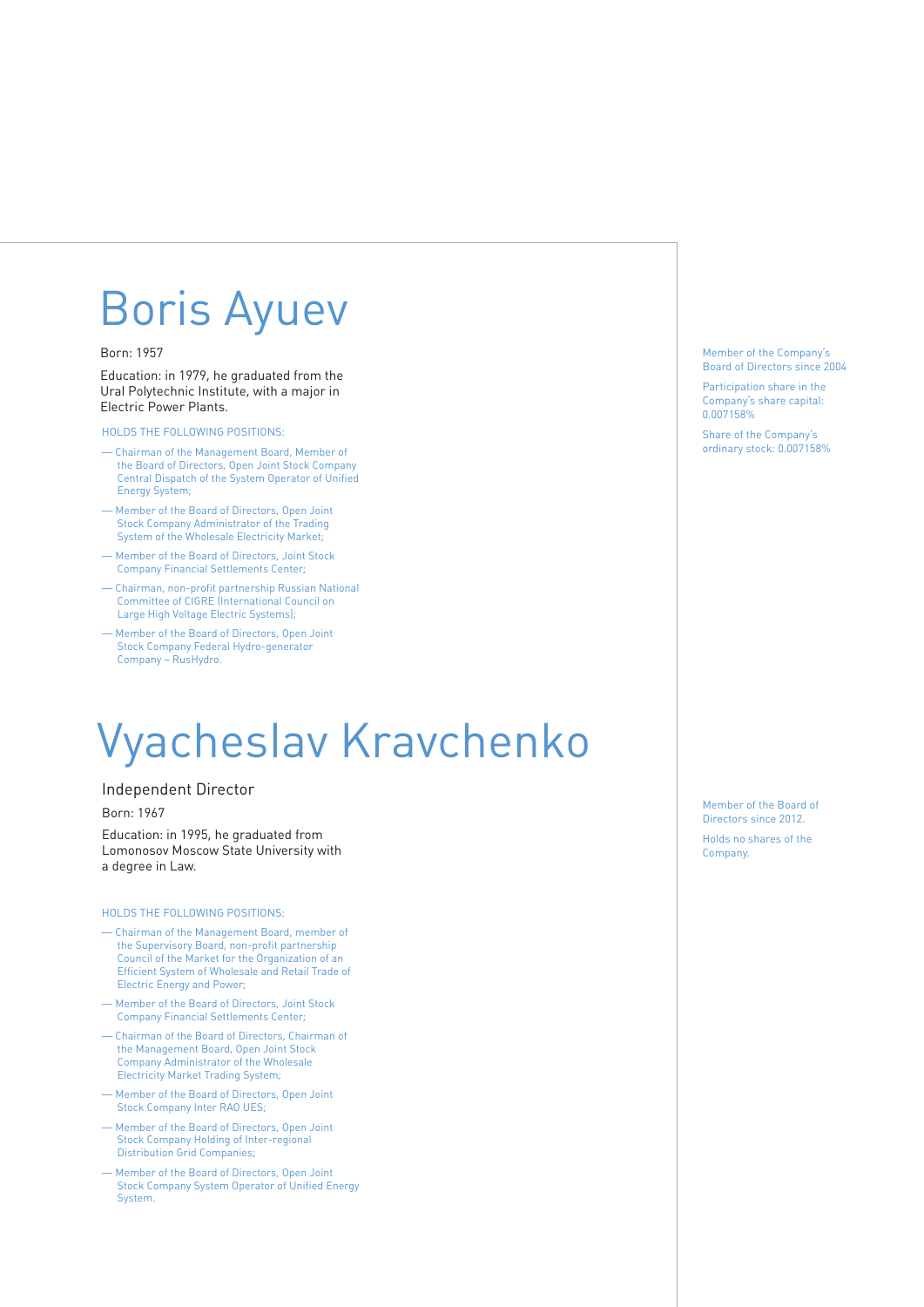Member of the Company's Board of Directors since 2008. He also serves as Chairman of the Investment **Committee** 

Holds no shares in the Company.

# Andrey Malyshev

Deputy Chairman of the Board of Directors Born: 1959

Education: in 1982, he graduated from the Moscow Power Engineering University with a degree in heat power automation (as a heat power automation engineer).

#### HOLDS THE FOLLOWING POSITIONS:

- President, member of the Board of Directors, Open Joint Stock Company GROUP E4;
- Chairman of the Strategy Committee, member of the Board of Directors, Open Joint Stock Company Federal Hydro-generator Company – RusHydro;
- Chairman of the Board of Directors, Closed Joint Stock Company Prepreg – Modern Composite Materials;
- Chairman of the Board of Directors, Limited Liability Company SITRONICS-Nano;
- Deputy Chairman of the Board of Directors, Closed Joint Stock Company TREKPOR TEKHNOLODGI;
- Chairman of the Board of Directors, Limited Liability Company Lithium-ion Technologies;
- Chairman of the Board of Directors, Closed Joint Stock Company Plakart;
- Chairman of the Board of Directors, Limited Liability Company NT-Pharma;
- Member of the Board of Directors, Closed Joint Stock Company Fiber-Optic Systems;
- Chairman of the Board of Directors, Limited Liability Company SinBio;
- Member of the Board of Directors, Closed Joint Stock Company Composite Holding Company;
- Member of the Board of Directors, Closed Joint Stock Company Novomet – Perm;
- Chairman of the Board of Directors, Limited Liability Company Nanoelectro Research-and-Production Enterprise;
- Chairman of the Board of Directors, Limited Liability Company PET-Technology;
- Member of the Board of Directors, Limited Liability Company RosnanoMedInvest;
- Member of the Board of Directors, Limited Liability Company Ecoalliance;
- Member of the Board of Directors, Open Joint Stock Company Ruspolymet.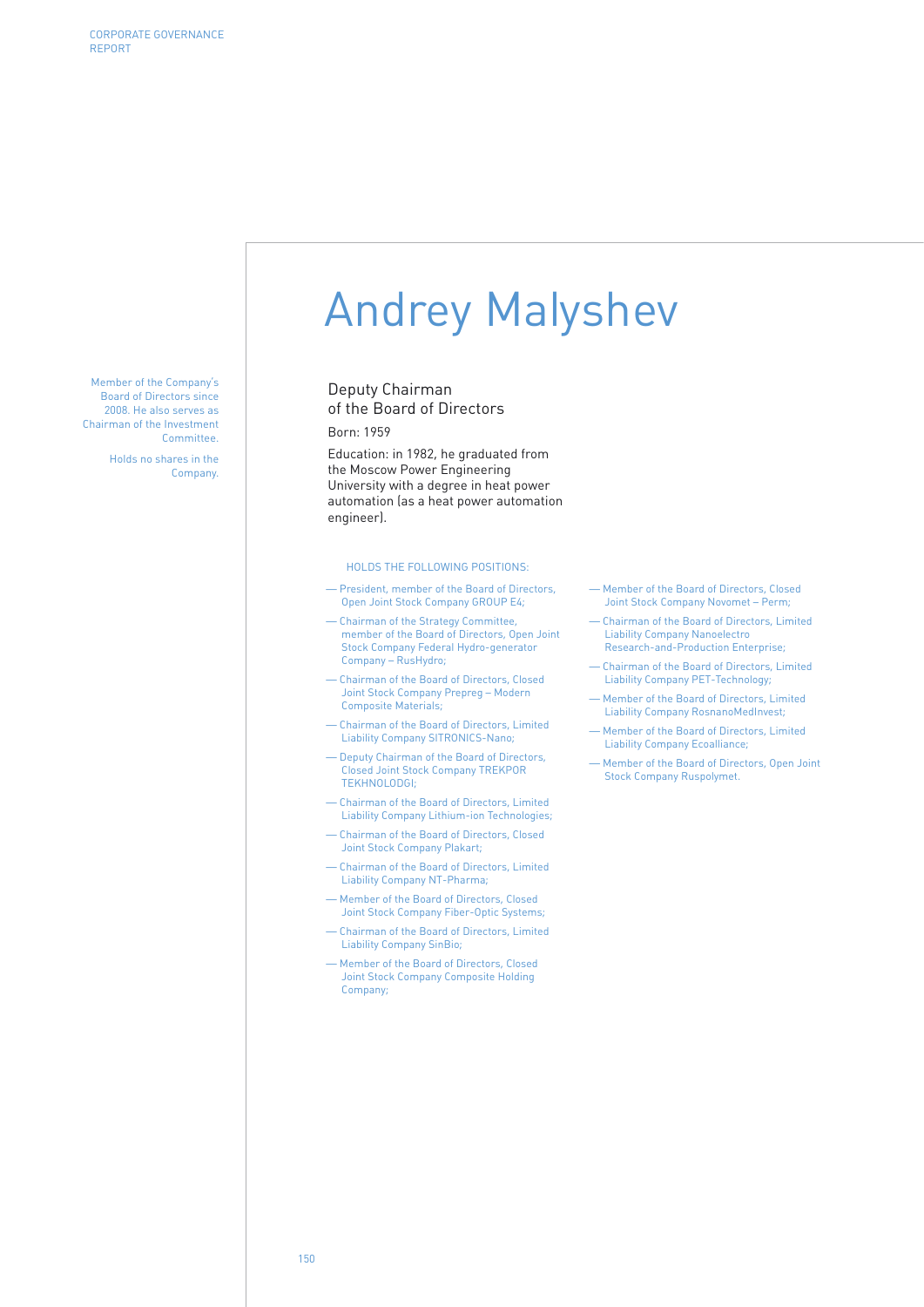# Vladimir Rashevsky

## Independent Director

#### Born: 1973

Education: in 1995, he graduated from the Finance Academy under the Government of the Russian Federation, and in 1999, he completed a post-graduate course at the Finance Academy under the Government of the Russian Federation, with a Ph.D. in Economics (focused on world economics).

#### HOLDS THE FOLLOWING POSITIONS:

- General Director, Chairman of the Management Board, member of the Board of Directors, member of the Strategy Committee, Open Joint Stock Company "Siberian Coal Energy Company";
- Chairman of the Management Board, non-profit organization "Fund of Socio-Economic Support of the Regions SUEK-REGIONAM;
- Member of the Management Board, the All-Russian Association of Employers the Russian Union of Manufacturers and Entrepreneurs;
- Member of the Board of Directors, Limited Liability Company Siberian Generating Company.

# Elena Titova

### Independent Director

### Born: 1967

Education: in 1989, she graduated from the Lomonosov Moscow State University, with a degree in Economics, as an economist and a professor of political economy.

#### HOLDS THE FOLLOWING POSITIONS:

- Member of the Board of Directors, CEO, Chairman of the Management Board, Morgan Stanley Bank  $LLC$
- President, Open Joint Stock Company All-Russian Regional Development Bank;
- Member of the Board of Directors, Open Joint Stock Company Holding of Inter-regional Distribution Grid Companies.

Member of the Company's Board of Directors since 2012. Holds no shares in the Company

Member of the Company's Board of Directors since 2012.

Holds no shares in the Company.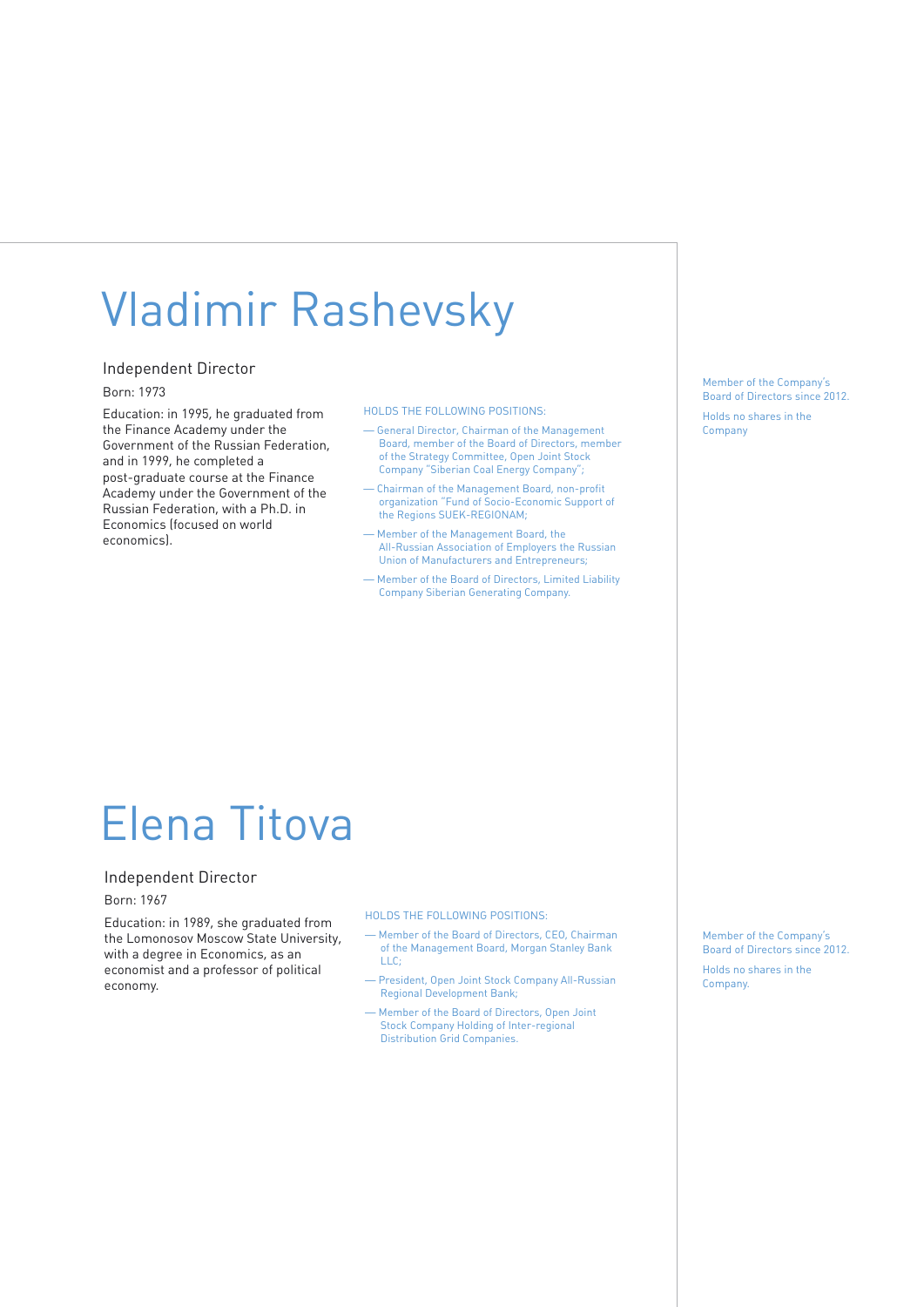Member of the Company's Board of Directors since 2011. He also serves as the Chairman of the HR and Remuneration Committee, and as a member of the Audit Committee.

> Holds no shares in the Company.

# Denis Fedorov

### Born: 1978

Education: in 2001, he graduated from the Bauman Moscow State University, with a degree in Economics Management; in 2003, he completed a post-graduate course at the Moscow Power Engineering Institute, majoring in Economics and the Industrial Energy Sector. He holds a Ph.D. in Economics.

#### HOLDS THE FOLLOWING POSITIONS:

- Head of the Department, Open Joint Stock Company Gazprom;
- General Director, Limited Liability Company Gazpromenergoholding;
- General Director, member of the Board of Directors, Open Joint Stock Company Tsentrenergokholding;
- Member of the Management Board, Closed Joint Stock Company Fortis Energy;
- Chairman of the Board of Directors, Open Joint Stock Company Second Generating Company of the Wholesale Electricity Market;
- Member of the Board of Directors, Open Joint Stock Company Territorial Generating Company #1;
- Member of the Management Board, Open Joint Stock Company Kaunas Heat-Electric Generating Plant;
- Member of the Board of Directors, Open Joint Stock Company Mosenergo;
- Member of the Management Board, Closed Joint Stock Company Kaunoelectrine;
- Member of the Board of Directors, Open Joint Stock Company Inter RAO UES;
- Member of the Board of Directors, Limited Liability Company Heat Supply Company;
- Chairman of the Board of Directors, Open Joint Stock Company Tyumen Energy Retail Supplier;
- Member of the Management Board, Fund for the Development of Education, Science and Engineering Nadezhda;
- Member of the Board of Directors, Open Joint Stock Company Holding of Inter-regional Distribution Grid Companies.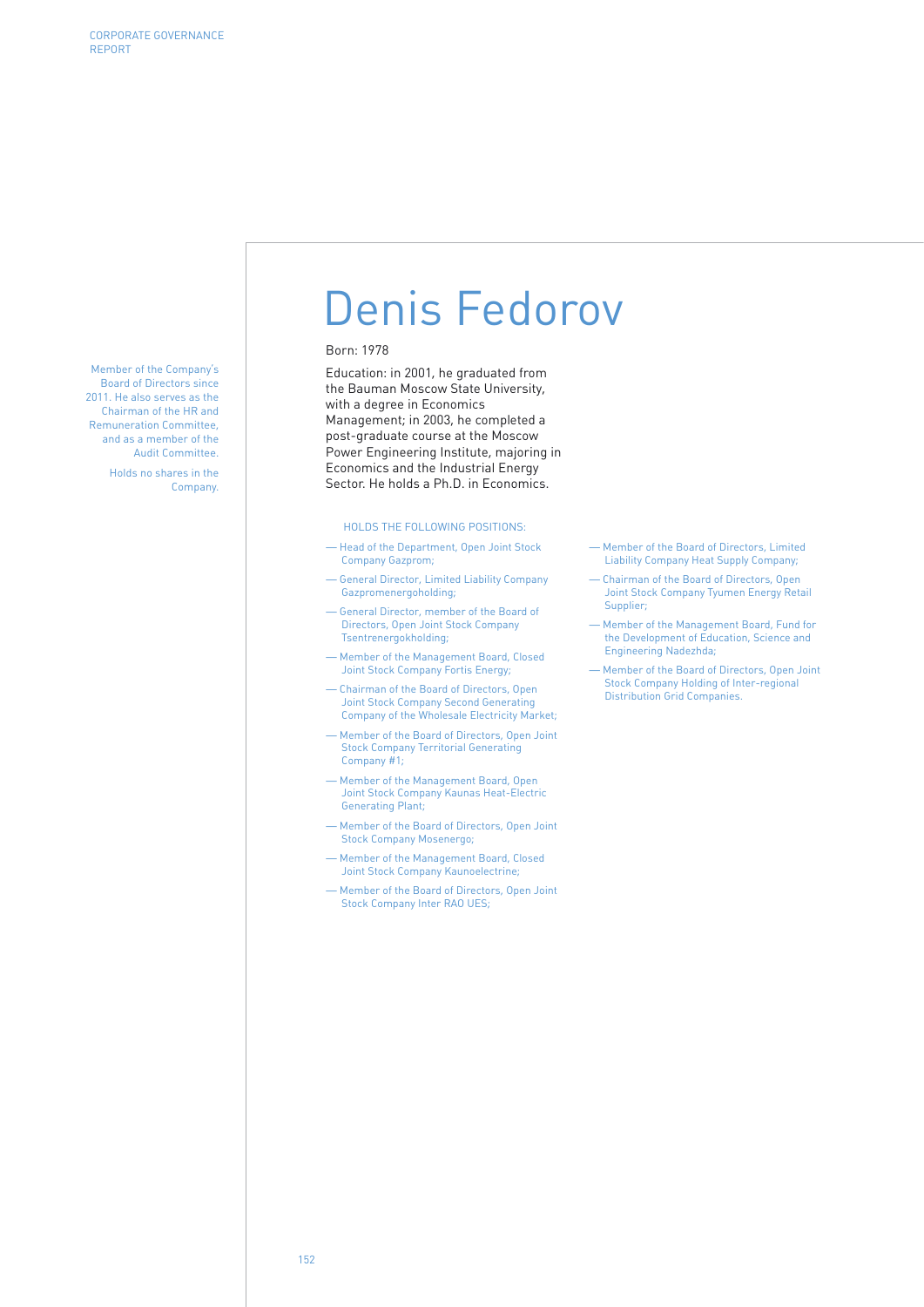# Rashid Sharipov

### Independent Director

### Born: 1968

Education: in 1991, he graduated from the Moscow State University of Foreign Affairs, with a degree in international affairs and international law. In 1993, he graduated from the California Western School of Law, with an LL.M degree.

#### HOLDS THE FOLLOWING POSITIONS:

- Deputy General Director, Limited Liability Company KFK – Consult;
- Member of the Board of Directors, Open Joint Stock Company System Operator of Unified Energy System;
- Member of the Supervisory Board, Open Joint Stock Company All-Russian Regional Development Bank;
- Member of the Board of Directors, Open Joint Stock Company Federal Hydro-generator Company – RusHydro;
- Member of the Fund Board of the non-governmental pension fund Neftegarant.

Member of the Company's Board of Directors since 2008. He also serves as the Chairman of the Audit Committee, and as a member of the HR and Remuneration Committee.

Holds no shares in the Company.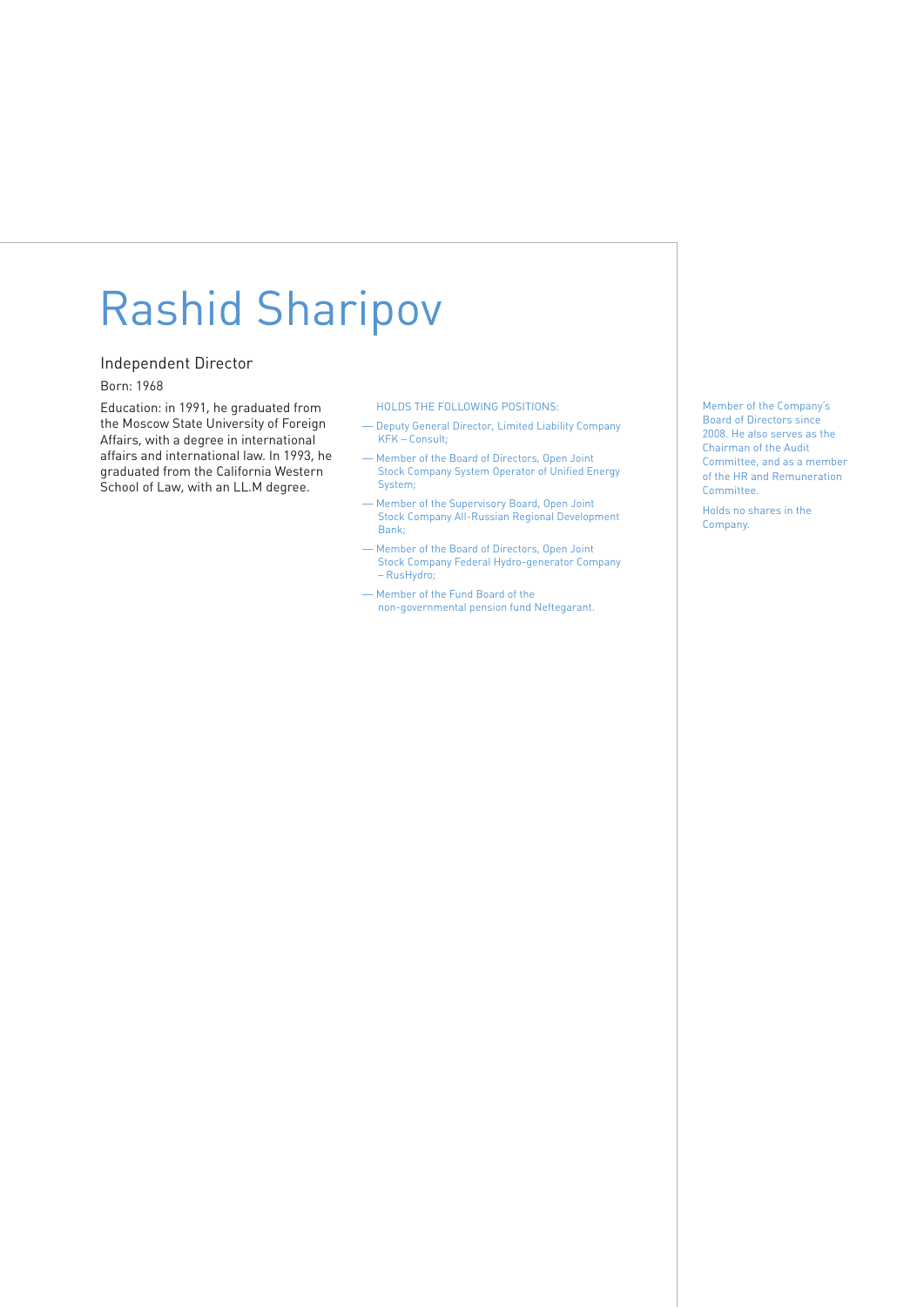Member of the Company's Board of Directors since 2012. Holds no shares in the Company.

Ilya Scherbovich

### Independent Director

Born: 1974

Education: in 1995, he graduated from the Plekhanov Russian Economic Academy, with a degree in Economics and production management.

#### HOLDS THE FOLLOWING POSITIONS:

- President, Limited Liability Company United Capital Partners Advisory;
- President, United Capital Partners (UCP) Group of Companies;
- Member of the Board of Directors, Limited Liability Company Uralmash Oil and Gas Equipment Holding;
- Member of the Board of Directors, Open Joint Stock Company Rosneft Oil Company;
- Member of the Board of Directors, Open Joint Stock Company Joint stock oil transportation company Transneft;
- Member of the Board of Directors, United Capital Partners Advisory LLC.

# Vladimir Furgalsky

## Secretary of the Board of **Directors**

### Born: 1977

Education: in 2000, he graduated from the St. Petersburg University of Economics and Finance, from 1999 till 2001, he studied at the University of Arkansas (USA) (degree: Master of Business Administration (MBA)).

Holds the position of Deputy Chairman of the Management Board, Open Joint Stock Company Federal Grid Company.

> Holds no shares in the company.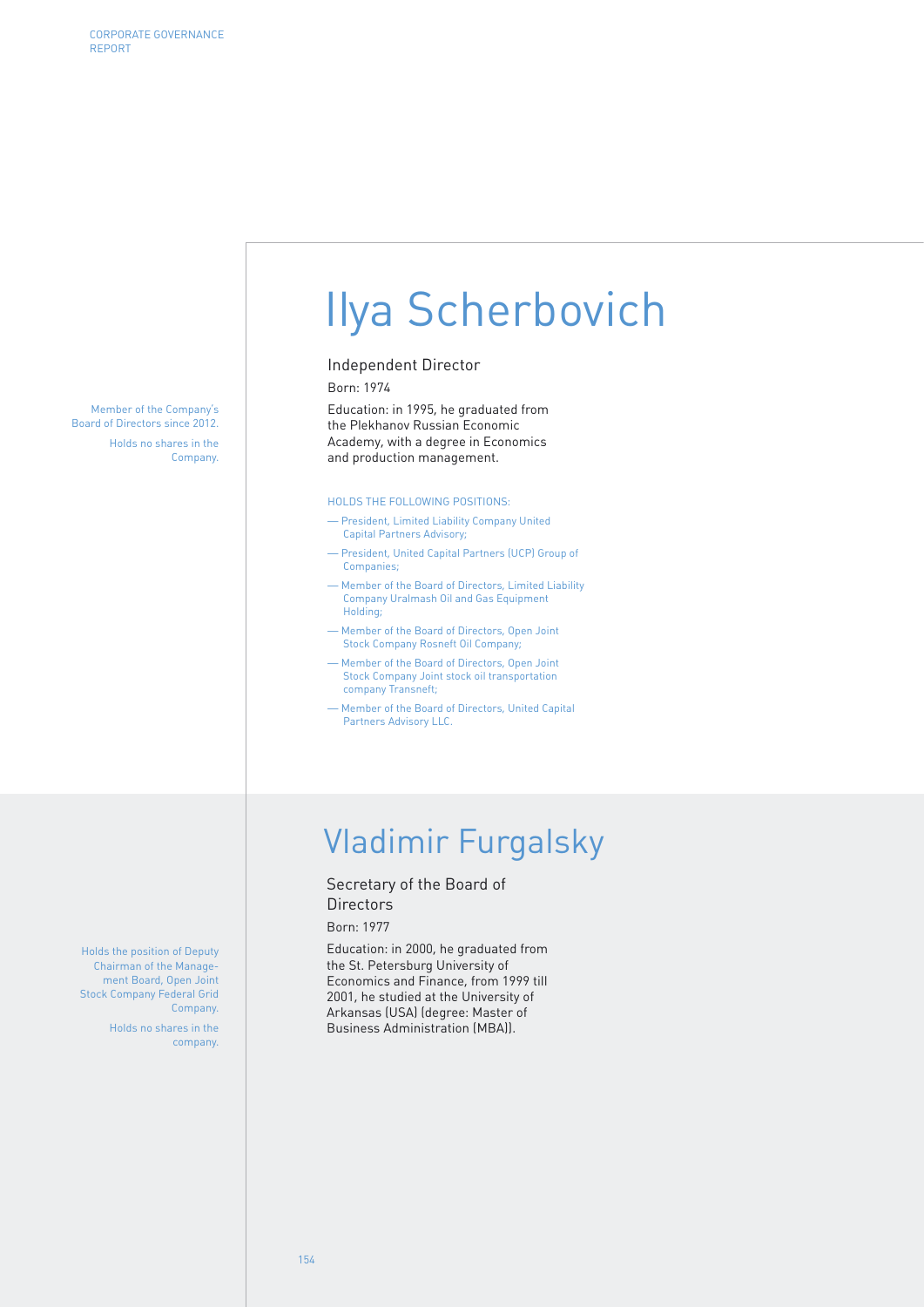# Board of Directors Activities

In 2012, the Board of Directors held 34 meetings, 6 of which were held in the form of joint attendance, and made resolutions on 148 issues. The Board of Directors considered and approved long-term corporate development programs, including:

- The non-core Asset Management Program;
- The Innovative Development Program;
- The Insurance Protection Program;
- The 2012 Cost Management Program and Forecast Activities for 2013-2014;
- Regulations on the Internal Control System;
- Regulations on the Energy Policy;
- Anti-corruption Policy;
- Regulations on the Unified Technical Policy in the Electric Grid Complex of the Russian Federation;
- New Corporate Governance Code;
- Regulations on the Procedures for Procuring Goods, Work and Services for the Needs of JSC Federal Grid Company.

The Board of Directors made the following decisions: on the establishment of a branch of Federal Grid Company (Center of Technical Supervision) and on the adjustment of the 2012 Investment Program of Federal Grid Company.

## Structure of Issues Addressed at 2012 Board of Directors Meetings

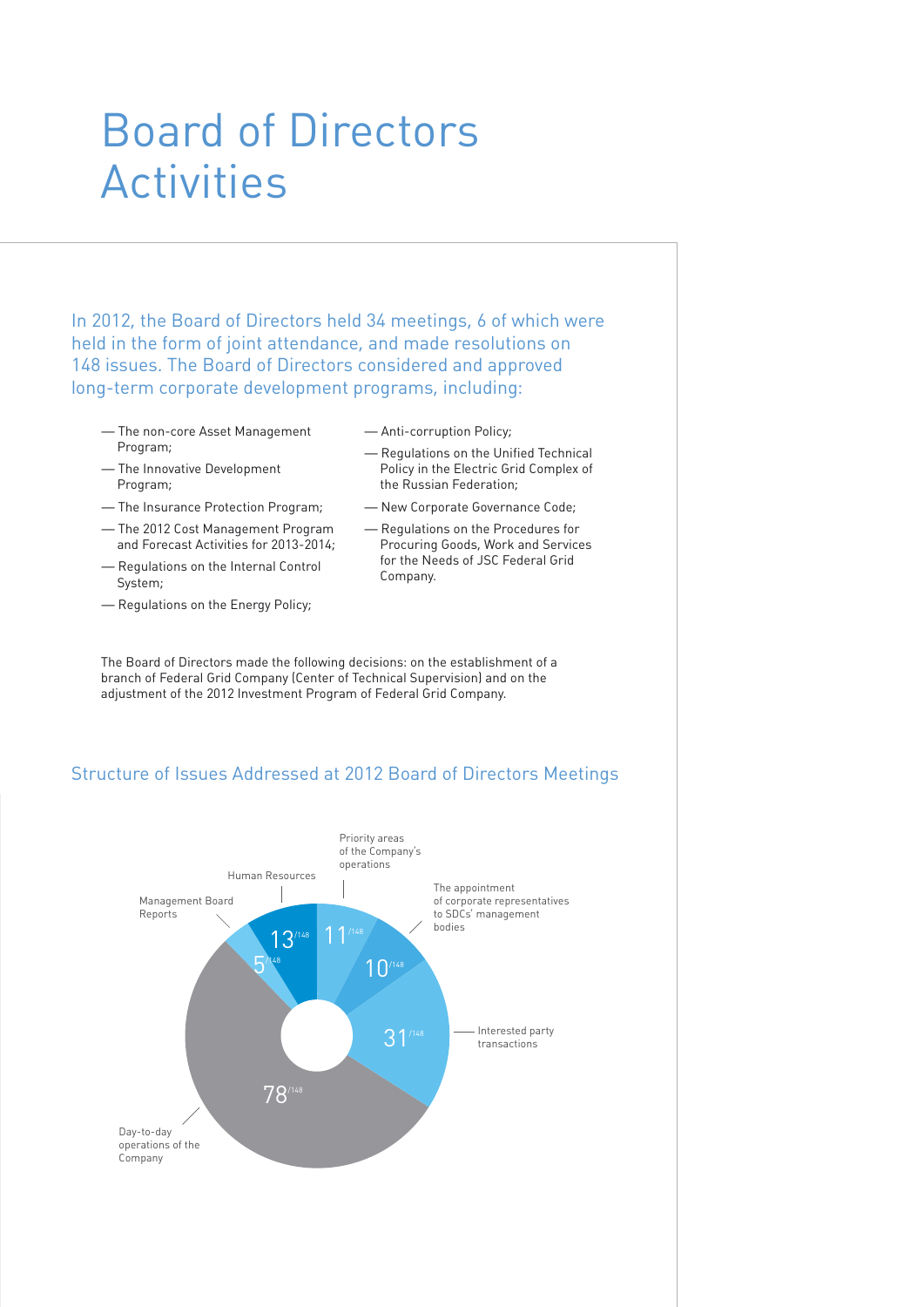# Committees of the Board of Directors

The Committees' activities aim to boost the performance of the Board of Directors by preliminarily examining the most important issues falling under the competence of the Board of Directors and developing recommendations on such issues.

Four Committees of the Board of Directors operated in 2012:

- The Strategy Committee; — The Investment Committee; — The Audit Committee;
- 
- The HR and Remuneration Committee.

The activities of all Committees shall be governed by relevant Provisions on the Committees that define the composition, competence and operational procedures, as well as the rights and obligations of members of the Committees.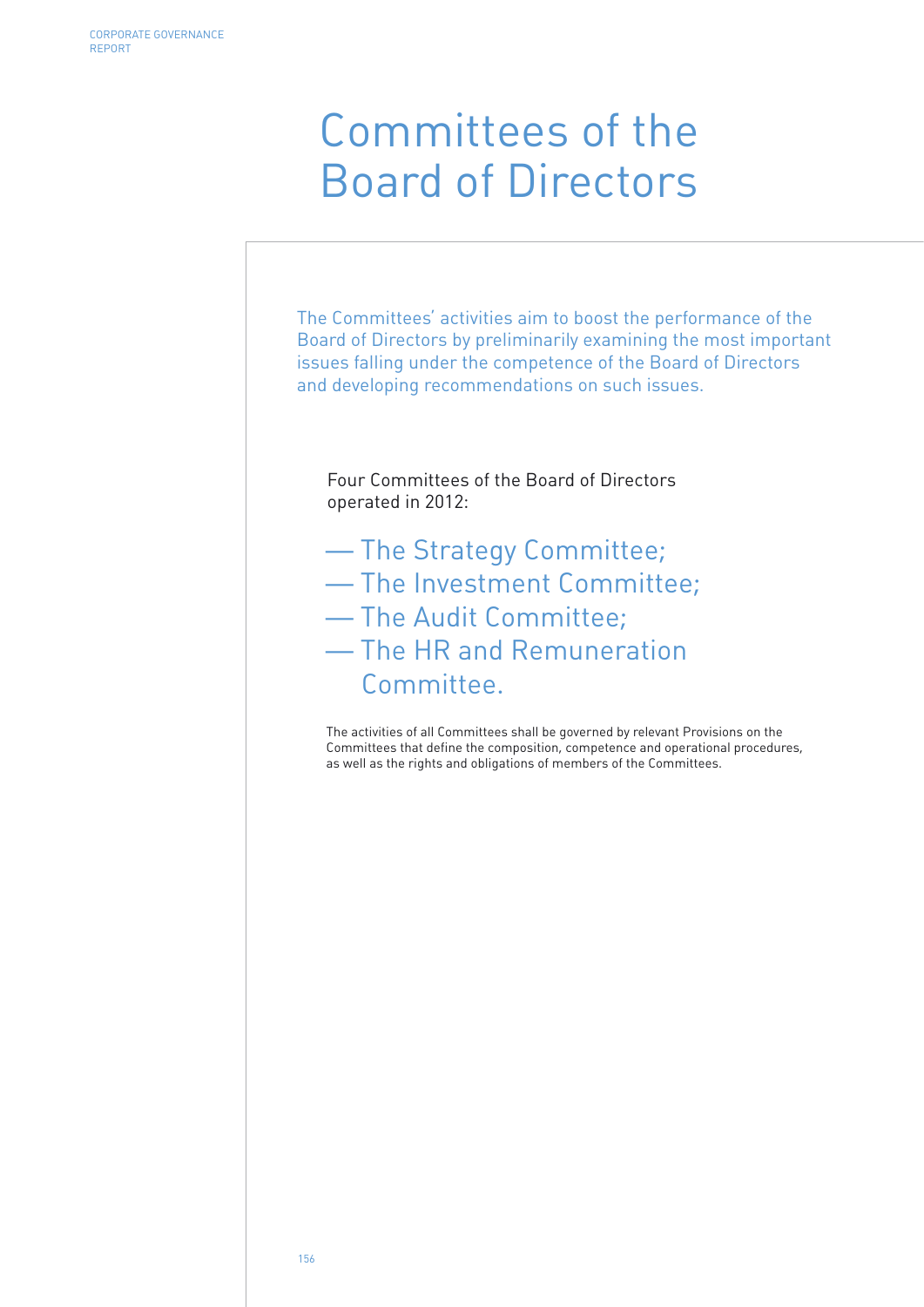# The Strategy Committee

The functions of the Committee include addressing and making recommendations to the Board of Directors on issues related to the development of Russia's Unified Energy System.

## Composition of the Committee:

- 1. Vyacheslav Kravchenko — Independent Director
	- Chairman of the Committee, member of the Board of Directors of JSC Federal Grid Company;
	- Chairman of the Management Board, member of the Supervisory Board of the Non-Profit Partnership Market Council.
- 2. Andrey Malyshev — Deputy Chairman of the Board of Directors of JSC Federal Grid Company;
	- President, member of the Board of Directors of JSC GROUP E4.
- 3. Roman Berdnikov — First Deputy Chairman of the Management Board of JSC Federal Grid Company.
- 4. Sergey Vasilyev — Director of the Department of Electric Power Industry Development for the Russian Ministry of Energy.
- 5. Anatoly Dyakov — President of the Unified Energy Complex of the Russian Corporation and the Non-Profit Partnership Scientific and Technical Council of UES.
- 6. Igor Kozhukhovsky — General Director of CJSC APBE.
- 7. Evgeny Miroshnichnko — Director of Strategic Development of the Strategy and Investment Alliance of JSC Inter RAO UES.
- 8. Andrey Naryshkin — Deputy Chief of Staff of the Chairman of the Board of Directors of JSC Federal Grid Company.
- 9. Alexey Sukhov — Deputy Chairman of the Management Board of JSC ATS.
- 10. Alexander Rogov — Head of the Energy Sector Development Department at the Energy Sector and Energy Marketing Development Division of JSC Gazprom.
- 11. Vladimir Fortov — Member of the Presidium of the Russian Academy of Sciences (RAS).
- 12. Igor Khvalin — Deputy Strategy Executive Director of JSC Holding of the Inter-regional Distribution Grid Companies.
- 13. Nikolay Shulginov
- First Deputy Chairman of the Management Board of JSC SO UES.

## The Committee's 2012 Activities

The Strategy Committee held two meetings in the form of joint attendance. The meetings prepared the Committee's work plan, reviewed the issue on subsidiaries and dependent companies, and also gave recommendations to the Board of Directors on activities aimed at increasing the value of JSC Federal Grid Company shares considering a realization of decisions of the Russian Government on the privatization of shares starting from 2012.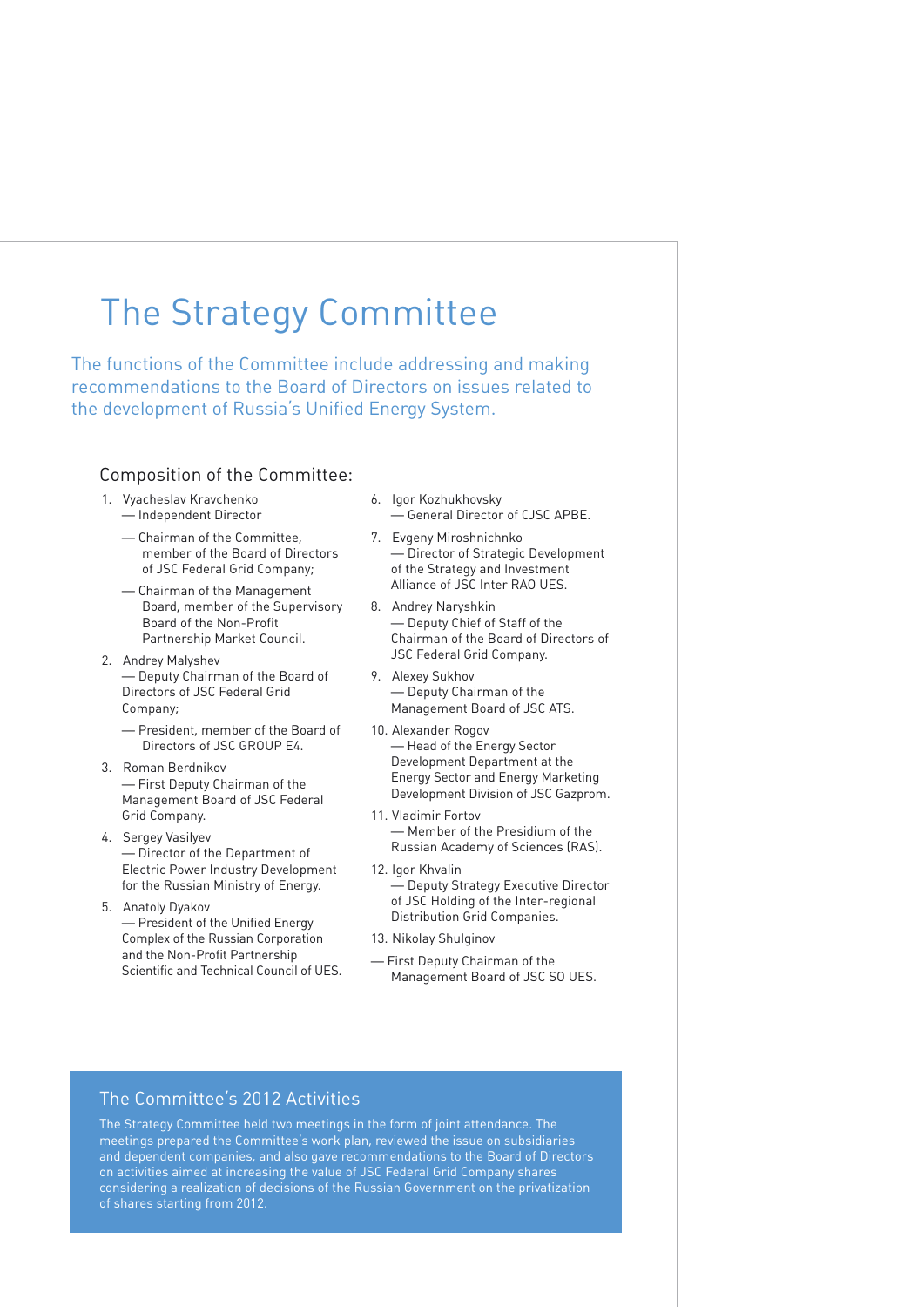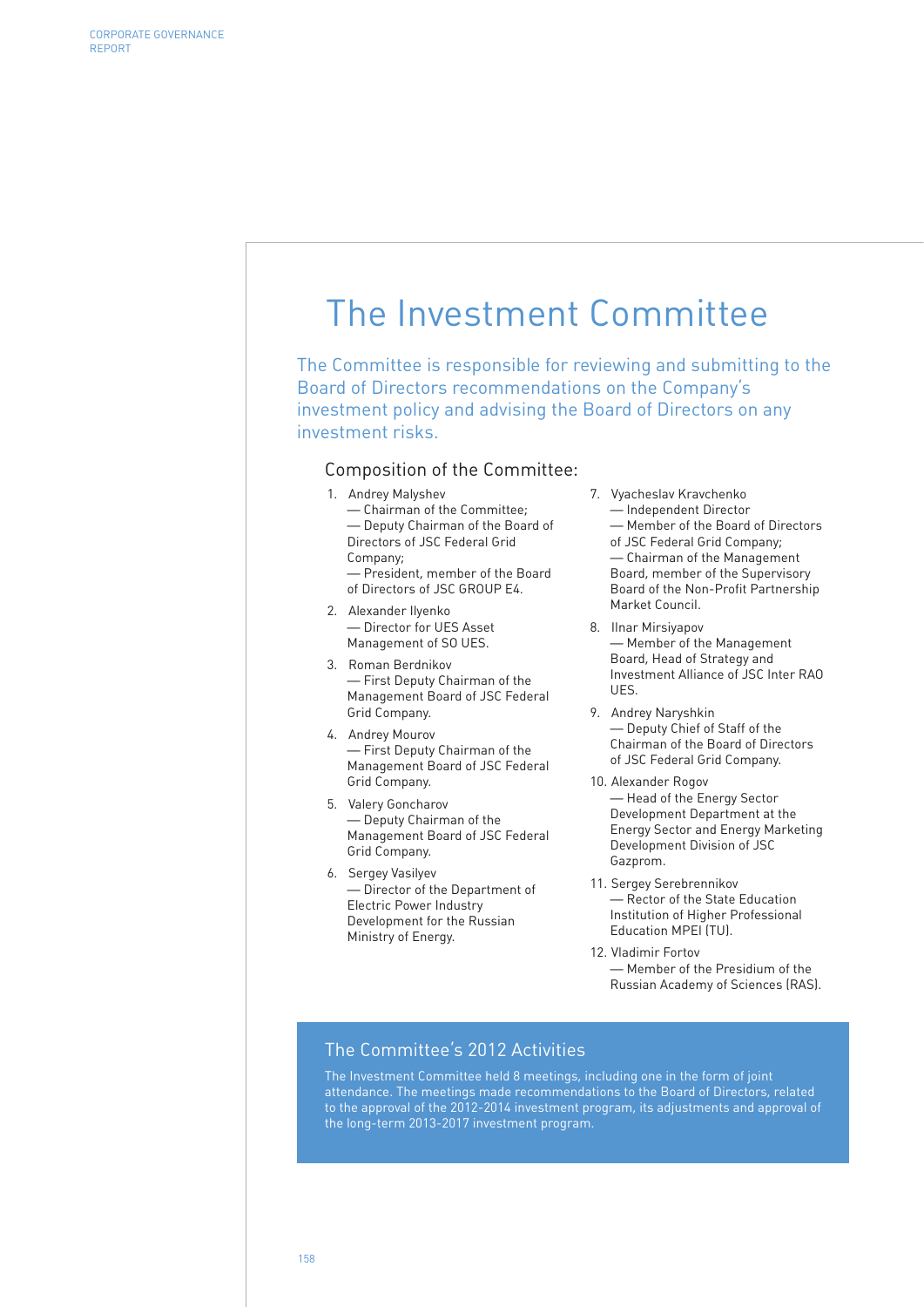# The Audit Committee

The Committee is responsible for preparing recommendations to the Board of Directors on selecting an independent audit organization and on upgrading the Company's reporting system and internal control.

## Composition of the Committee:

- 1. Rashid Sharipov
	- Independent Director — Chairman of the Committee; — Member of the Board of Directors of JSC Federal Grid Company; — Deputy General Director of LLC KFK
- Consult. 2. Vladimir Rashevsky — Independent Director — Member of the Board of Directors of
	- JSC Federal Grid Company; — General Director, Chairman of the Management Board of JSC Siberian Coal Energy Company.
- 3. Elena Titova
	- Independent Director — Member of the Board of Directors of JSC Federal Grid Company; — President, Chairman of the Management Board of JSC All-Russian Regional Development Bank.
- 4. Denis Fedorov — Member of the Board of Directors of JSC Federal Grid Company; — Head of a Division of JSC Gazprom; — General Director of LLC Gazpromenergoholding; — General Director of JSC Tsentrenergoholding.
- 5. Ilya Scherbovich — Independent Director; — Member of the Board of Directors of JSC Federal Grid Company; — President of LLC United Capital Partners Advisory; — President of the United Capital Partners (UCP) Group of Companies.
- The Committee's 2012 Activities

The Audit Committee held nine meetings, including three in the form of joint attendance. The meetings approved and issued recommendations to the Board of Directors on approving the Regulations on Securing Insurance Protection and the Company's 2013 Insurance Protection Program. The Committee also reviewed the report on the Company's securities transactions by insiders, of the Company and the process for calculating profit tax taken into account while developing the Company's 2012 Business Plan and forecast indices for 2013-2014.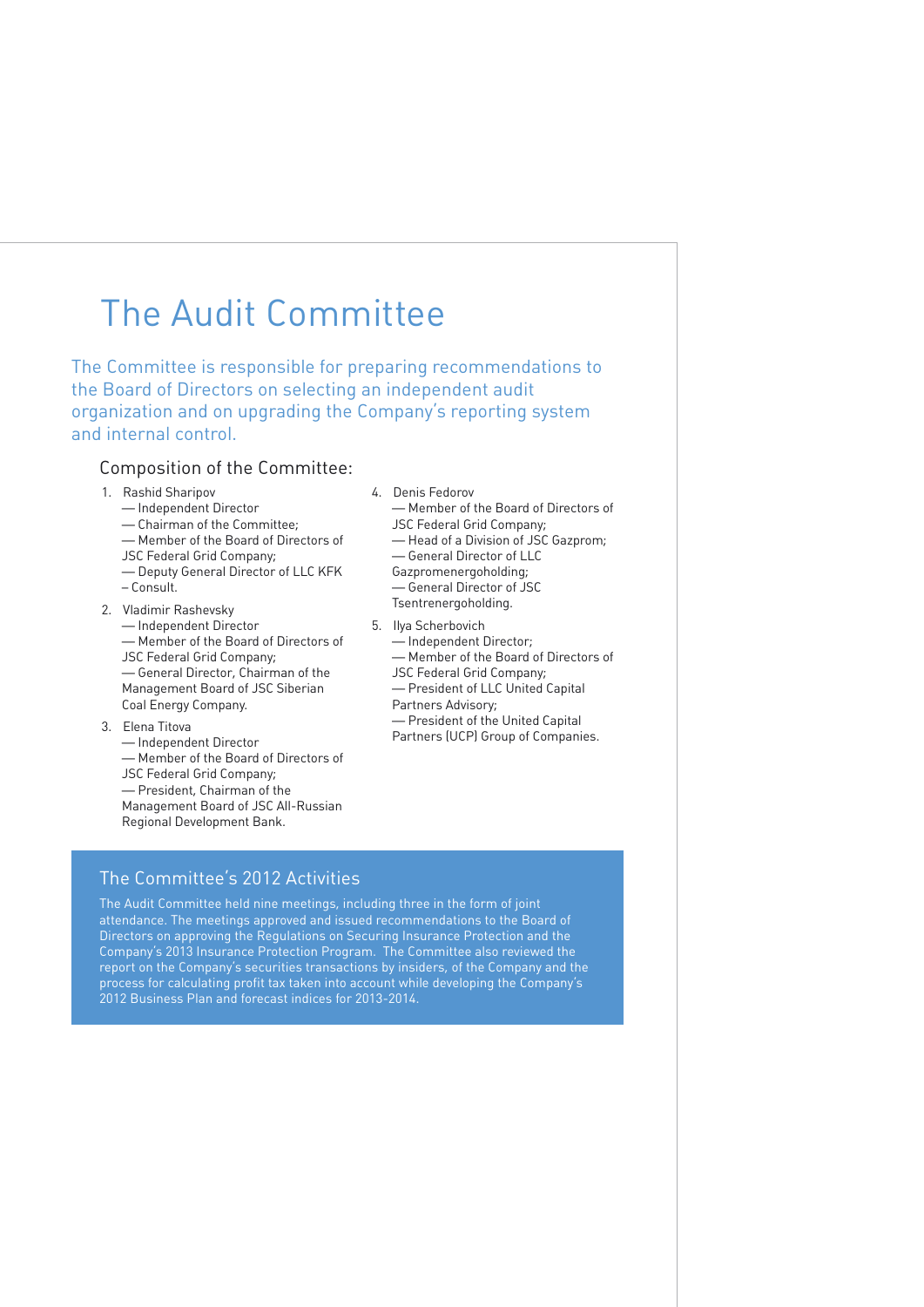# The HR and Remuneration Committee

The HR and Remuneration Committee is in charge of preparing recommendations to the Board of Directors related to remuneration and incentive schemes for the Company's and the Audit Commission's top executives, and for outlining candidate selection criteria for the Company's management bodies.

### Composition of the Committee:

- 1. Denis Fedorov
	- Chairman of the Committee;
	- Member of the Board of Directors
	- of JSC Federal Grid Company;
	- Head of a Division of JSC Gazprom;
	- General Director of LLC
	- Gazpromenergoholding;
	- General Director of JSC
	- Tsentrenergoholding.
- 2. Elena Titova
	- Independent Director;
	- Member of the Board of Directors
	- of JSC Federal Grid Company;

— President, Chairman of the Management Board of JSC All-Russian Regional Development Bank.

- 3. Ilya Scherbovich
	- Independent Director; — Member of the Board of Directors of JSC Federal Grid Company; — President of LLC United Capital Partners Advisory; — President of the United Capital Partners (UCP) Group of Companies.

## The Committee's 2012 Activities

The HR and Remuneration Committee held six meetings in the form of joint attendance and made recommendations to the Board of Directors on approving the methodology for calculating and assessing the achievement of key performance indicators (KPIs) by top managers of JSC Federal Grid Company, as well as on the approval of the report on the accomplishments of the Company's KPIs for H1 2012.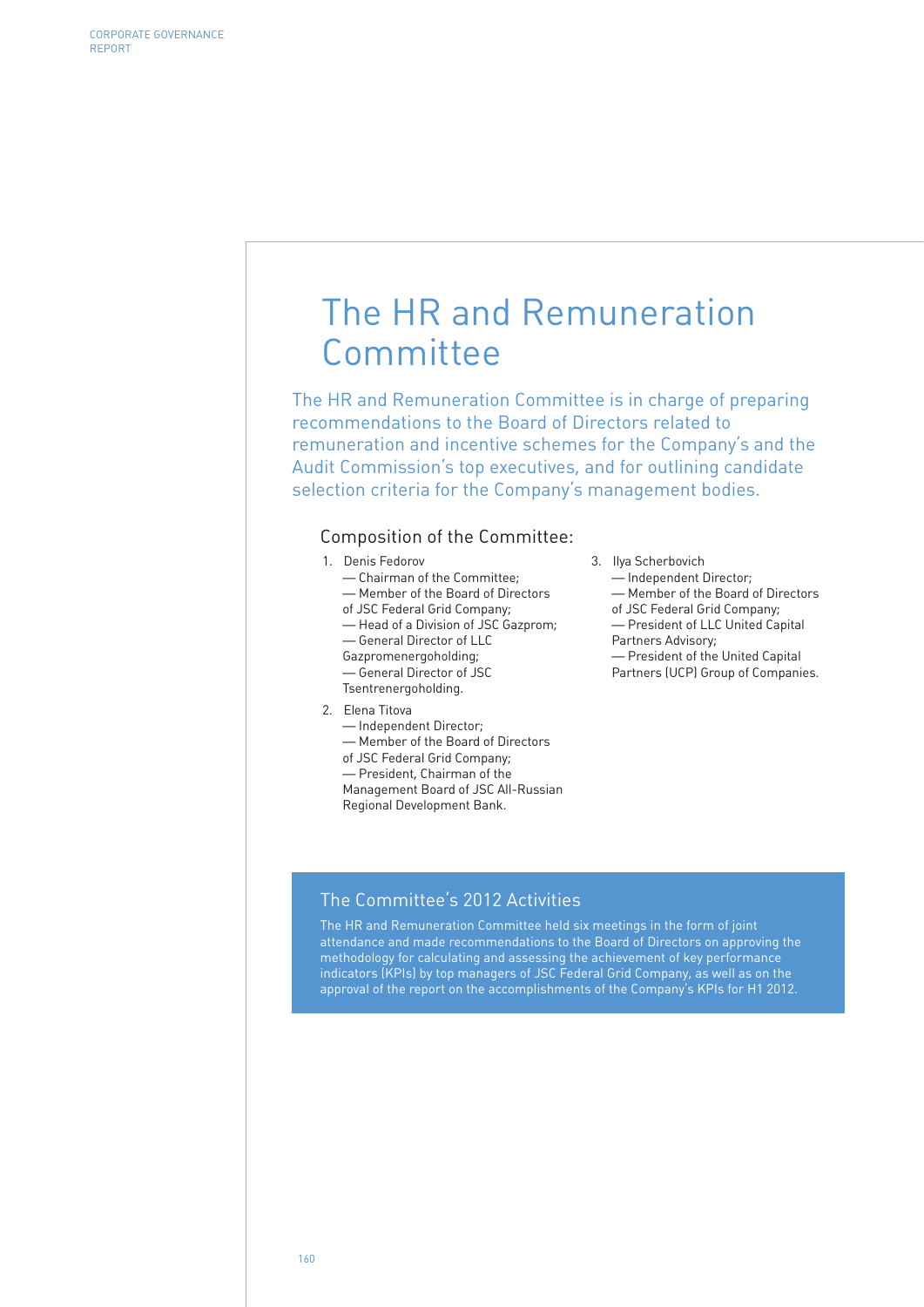## Board of Directors' Members Attendance at 2012 Meetings of the Board of Directors and Its Committees

| Name of BoD member        | The Board of<br><b>Directors</b> | Audit<br>Committee | <b>Strategy</b><br>Committee | HR and<br>Remuneration<br>Committee | Investment<br>Committee |
|---------------------------|----------------------------------|--------------------|------------------------------|-------------------------------------|-------------------------|
| <b>Boris Ayuev</b>        | 97%                              |                    |                              |                                     |                         |
| <b>Oleg Budargin</b>      | 97%                              |                    |                              |                                     |                         |
| <b>Boris Kovalchuk</b>    | 89%                              |                    |                              |                                     |                         |
| Vyacheslav Kravchenko     | 78%                              |                    |                              |                                     | $0\%$                   |
| Kirill Lyovin             | 100%                             | 100%               | 100%                         |                                     |                         |
| <b>Alexey Makarov</b>     | 81%                              |                    | 100%                         |                                     | 100%                    |
| <b>Andrey Malyshev</b>    | 97%                              |                    |                              |                                     | 100%                    |
| <b>Dmitry Ponomarev</b>   | 6%                               |                    | 0%                           |                                     |                         |
| <b>Vladimir Rashevsky</b> | 89%                              | 100%               |                              |                                     |                         |
| <b>Yuri Solovyev</b>      | 94%                              |                    | 100%                         |                                     | 86%                     |
| Elena Titova              | 89%                              | 100%               |                              | 100%                                |                         |
| Denis Fedorov             | 91%                              | 100%               |                              | 100%                                |                         |
| Ernesto Ferlenghi         | 100%                             |                    |                              |                                     |                         |
| Igor Khvalin              | 88%                              | 100%               | 100%                         | 100%                                | 86%                     |
| <b>Rashid Sharipov</b>    | 70%                              | 100%               |                              | 33%                                 |                         |
| <b>Ilya Scherbovich</b>   | 100%                             | 100%               |                              | 100%                                |                         |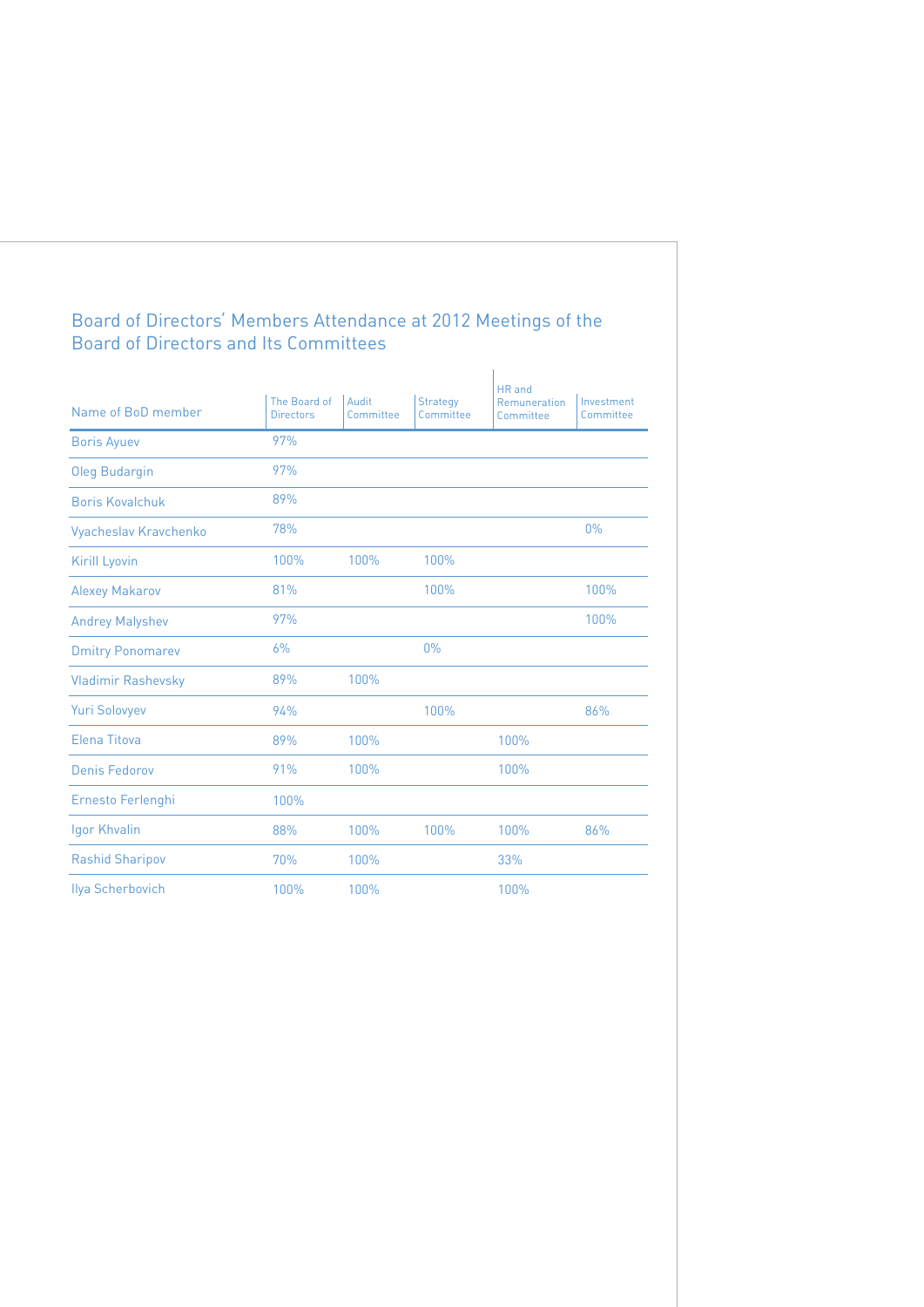# The Management Board

Day-to-day operations of the Company are managed by the Chairman of the Management Board and by the Management Board, which are accountable to the General Shareholders Meeting and to the Board of Directors. In its own operations, the Management Board is governed by the Federal Law "On Joint Stock Companies", Russian legislation and other internal corporate documents.

The Chairman of the Management Board is the Chief Executive Officer (CEO).

## Information on the Management Board's Compositions in 2012

The Management Board composition below is effective from 1 January 2012 till 11 September 2012:

- 1. Oleg Budargin Chairman of the Management Board;
- 2. Roman Berdnikov;
- 3. Andrey Cherezov;
- 4. Valery Chistyakov;
- 5. Dmitry Gourevich;
- 6. Andrey Kazachenkov;
- 7. Yuri Mangarov;
- 8. Samuil Zilberman;
- 9. Evgeny Zhuykov.

Changes in the Management Board as of 11 September 2012 (Board of Directors' Meeting Minutes #172):

- A Resolution of the Board of Directors terminated the authorities of: Evgeny Zhuykov, Samuil Zilberman and Dmitry Gourevich;
- A Resolution of the Board of Directors appointed: Andrey Mourov (First Deputy Chairman of the Management Board), Sergey Sergeyev (Deputy

Chairman of the Management Board), Vladimir Shukshin (Deputy Chairman of the Management Board) and Nikolay Varlamov (Deputy Chairman of the Management Board) as members of the Management Board.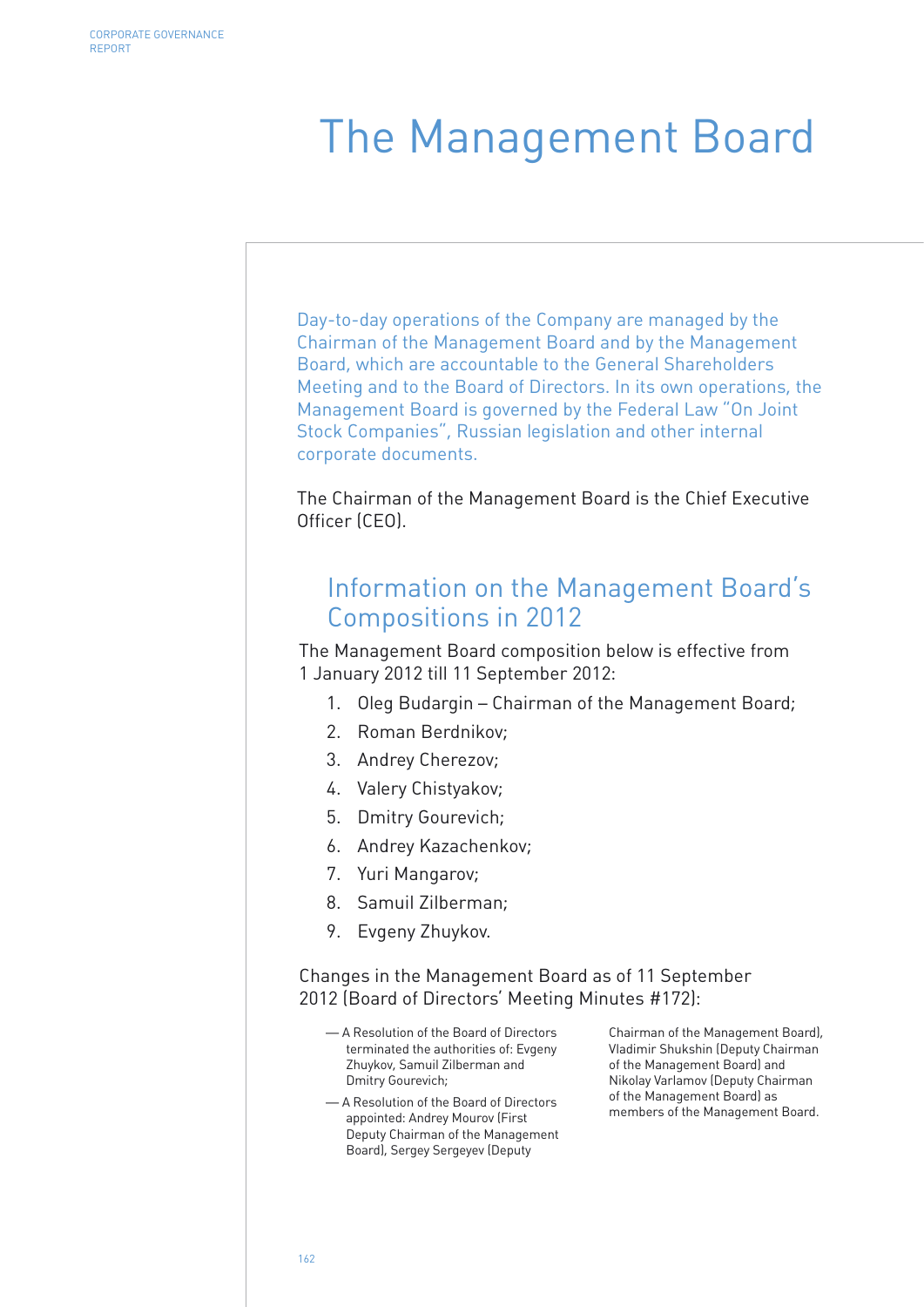The below Management Board Composition is effective from 11 September 2012 till 20 October 2012:

- 1. Oleg Budargin Chairman of the Management Board;
- 2. Roman Berdnikov;
- 3. Andrey Cherezov;
- 4. Valery Chistyakov;
- 5. Andrey Kazachenkov;
- 6. Andrey Mourov;
- 7. Yuri Mangarov;
- 8. Sergey Sergeyev;
- 9. Vladimir Shukshin;
- 10. Nikolay Varlamov.

## Changes in the Management Board as of 20 October 2012:

— In accordance with the Russian Federal law "On Joint Stock Companies" and the Charter of JSC Federal Grid Company, due to expiration of the employment contract, the authority of Valery Chistyakov was terminated as of 20 October 2012.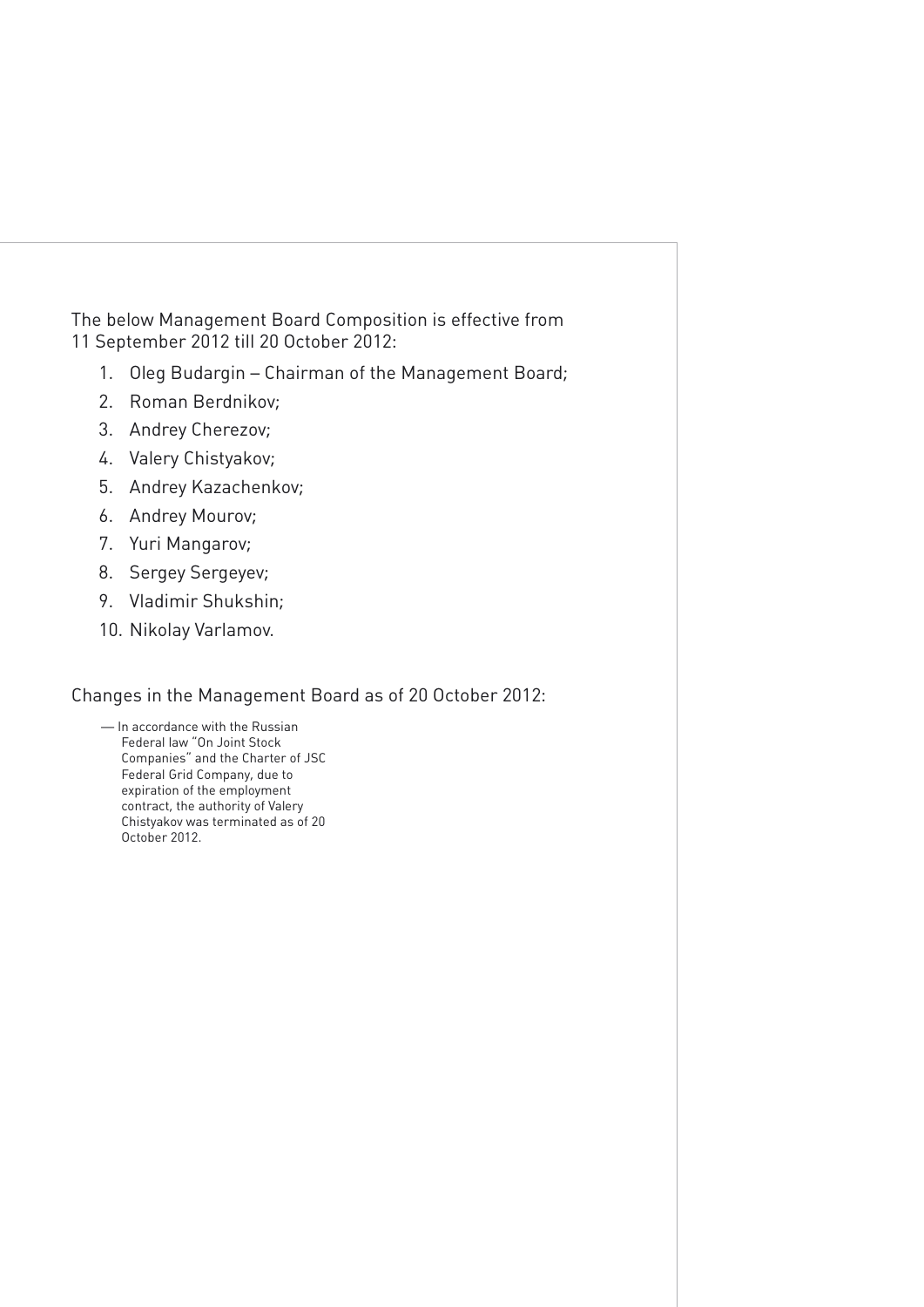# Management Board Composition,

effective from 20 October 2012 onwards



Particination share in the Company's share capital: 0.000644% Share in the Company's

ordinary stock: 0.000644%

# Oleg Budargin

Chairman of the Management Board, member of the Board of Directors

#### Born: 1960

Education: in 1982, he graduated cum laude from the Norilsk Industrial Institute, with a major in Industrial and Civil Construction.

Biographical Background: From 1984 till 1995, he worked at Norilskstroi PSMO (Production Construction and Assembly Association), Promstroi Trust, the General Construction Division of the Norilsk Mining and Metallurgical Complex (NGMK), and he also served as the Deputy General Director of JSC NGMK. From 2000 to 2002, he served as the Mayor of Norilsk. From 2003 till 2006, he served as the Governor of the Taymyr (Dolgano-Nenets) Autonomous District. From 2007 till 2009, he was appointed Assistant Plenipotentiary Representative of the Russian President in the Siberian Federal District. In July 2009, by a resolution of the Board of Directors of JSC Federal Grid Company, he was appointed Acting Chairman of the Management Board, and as of October 2009, he was elected Chairman of the Management Board by an Extraordinary General Meeting of **Shareholders** 

#### HOLDS THE FOLLOWING POSITIONS IN OTHER ORGANIZATIONS:

- Member of the Supervisory Board, Open Joint Stock Company All-Russian Regional Development Bank;
- Member of the Board of Directors, Open Joint Stock Company Inter RAO UES;
- Member of the Supervisory Board, non-profit partnership Association of the Solar Energy Enterprises:
- Chairman of the Board of Directors, Open Joint Stock Company of Energy and Electrification of Kuban;
- Chairman of the Board of Directors, Open Joint Stock Company Moscow Joint Electric Grid Company;
- Chairman of the Board of Directors, Open Joint Stock Company Inter-regional Distribution Grid Company of Siberia;
- Chairman of the Management Board, Open Joint Stock Company Holding of the Inter-regional Distribution Grid Companies.

Participation interest in the Company's share capital: 0.0000001957%

> Share in the Company's ordinary stock: 0.0000001957%

# Roman Berdnikov

## First Deputy Chairman of the Management Board

#### Born: 1973

Education: in 1998, he graduated from the Moscow Power Engineering Institute, with a major in electric power plants.

Biographical Background: He started his working career at JSC Mosenergo, then worked at JSC SO CDU UES of Russia. From 1999 to 2002, he worked at RAO UES of Russia. He joined Federal Grid Company in 2002. In 2009, he was elected as a Member of the Management Board, and since 2010, he has served as the Deputy Chairman of the Management Board. In October 2012, he was appointed First Deputy Chairman of the Management Board.

HOLDS THE FOLLOWING POSITIONS IN OTHER ORGANIZATIONS:

- Chairman of the Supervisory Board, Joint Stock Company United Energy System GruzRosenergo;
- Member of the Supervisory Board, Non-Profit Partnership The Market Council for the Efficient System of Wholesale and Retail Trade;
- Member of the Board of Directors, Closed Joint Stock Company EnergoRynok (Energo Market);
- Member of the Board of Directors, Open Joint Stock Company Tyumenenergo;
- Member of the Board of Directors, Open Joint Stock Company Inter-regional Distribution Grid Company of the North Caucasus;
- Member of the Board of Directors, Open Joint Stock Company Inter-regional Distribution Grid Company of the Urals;
- Member of the Management Board, Open Joint Stock Company Holding of the Inter-regional Distribution Grid Companies.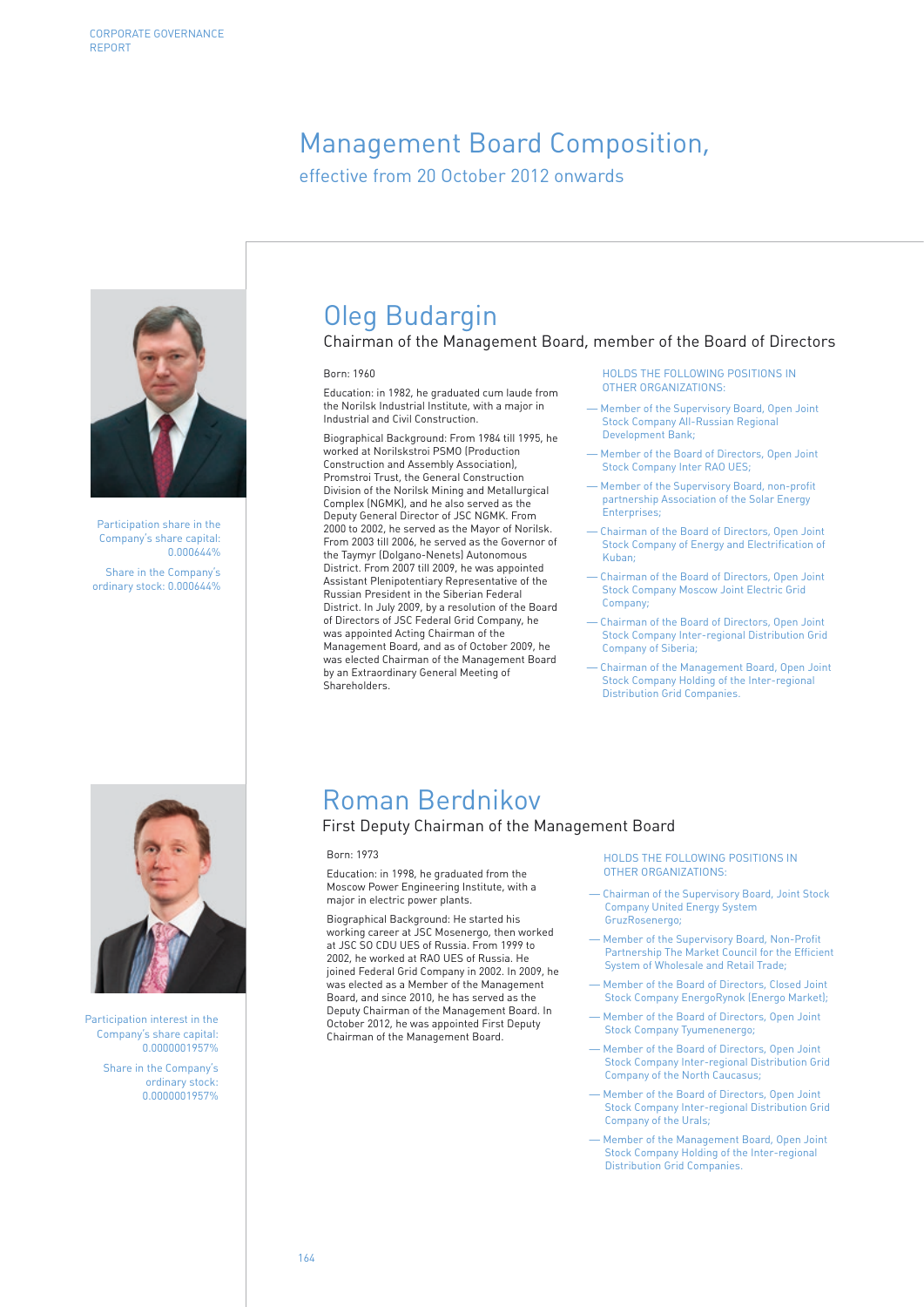# Andrey Kazachenkov

First Deputy Chairman of the Management Board

#### Born: 1980

Education: He graduated cum laude from the St. Petersburg State Engineering and Economic University, majoring in engineering plant economics and management. He also received an MBA from the University of Wisconsin (Madison, USA), and completed courses for numerous specialized programs in Economics and Finance at the business schools at IMD (Switzerland) and INSEAD (France).

Biographical Background: He started his career in 2004 at JSC Lenergo, in 2005, he worked at JSC OGK -1. He has been at Federal Grid Company since 2009, holding the position of Deputy Chairman of the Management Board, he was elected as a member of the Management Board in 2010, and as of May 2012, he was appointed First Deputy Chairman of the Management Board.

HOLDS THE FOLLOWING POSITIONS IN OTHER ORGANIZATIONS:

- Member of the Fund Board, Non-government Pension Fund for Power Engineering (non-profit organization);
- Member of the Board of Directors, Open Joint Stock Company Realty EC UES;
- Member of the Board of Directors, Open Joint Stock Company Inter-regional Distribution Grid Company of the Center;
- Member of the Board of Directors, Open Joint Stock Company of Energy and Electrification Lenenergo.

# Andrey Mourov

## First Deputy Chairman of the Management Board

#### Born: 1970

Education: In 1993, he graduated from the Legal Department of St. Petersburg State University, majoring in Jurisprudence. In 1998, he participated in a specialized re-training course in Financial Management at the Inter-disciplinary Institute of Professional Development and Refresher Courses for Executives; and, in 2009, he graduated from the State University of Civil Aviation, majoring in Freight Regulation and Air Transport Management, holding a Ph.D. in Economics.

Biographical Background: He worked at the St. Petersburg City Bar Association, then at JSC ICN October. From 2000 to 2004, he worked in the telecommunications and construction industries. From 2004 to 2012, he held executive positions at the Federal State Unitary Enterprise Pulkovo Airport and at JSC Pulkovo Airport. In 2012, he moved from JSC Holding of the Inter-regional Distribution Grid Companies to Federal Grid Company. In June 2012, he was appointed First Deputy Chairman of the Management Board, and in September 2012, he was elected as a member of the Company's Management Board. He also currently holds the post of Executive Director of JSC Holding of the Inter-regional Distribution Grid Companies.

HOLDS THE FOLLOWING POSITIONS IN OTHER ORGANIZATIONS:

- Executive Director, Open Joint Stock Company Holding of the Inter-regional Distribution Grid Companies;
- Chairman of the Board of Directors, Open Joint Stock Company Inter-regional Distribution Grid Company of Volga;
- Chairman of the Board of Directors, Open Joint Stock Company Inter-regional Distribution Grid Company of the Center;
- Member of the Board of Directors, Open Joint Stock Company of Energy and Electrification of Kuban;
- Chairman of the Board of Directors, Open Joint Stock Company of Energy and Electrification Lenenergo;
- Member of the Board of Directors, Open Joint Stock Company Moscow Unified Electric Grid Company;
- Chairman of the Board of Directors, Open Joint Stock Company Inter-regional Distribution Grid Company of the North-West;
- Member of the Management Board, Open Joint Stock Company Holding of the Inter-regional Distribution Grid Companies.



Company's share capital: 0.0000005524%

Share in the Company's ordinary stock: 0.0000005524%



Holds no shares in the Company.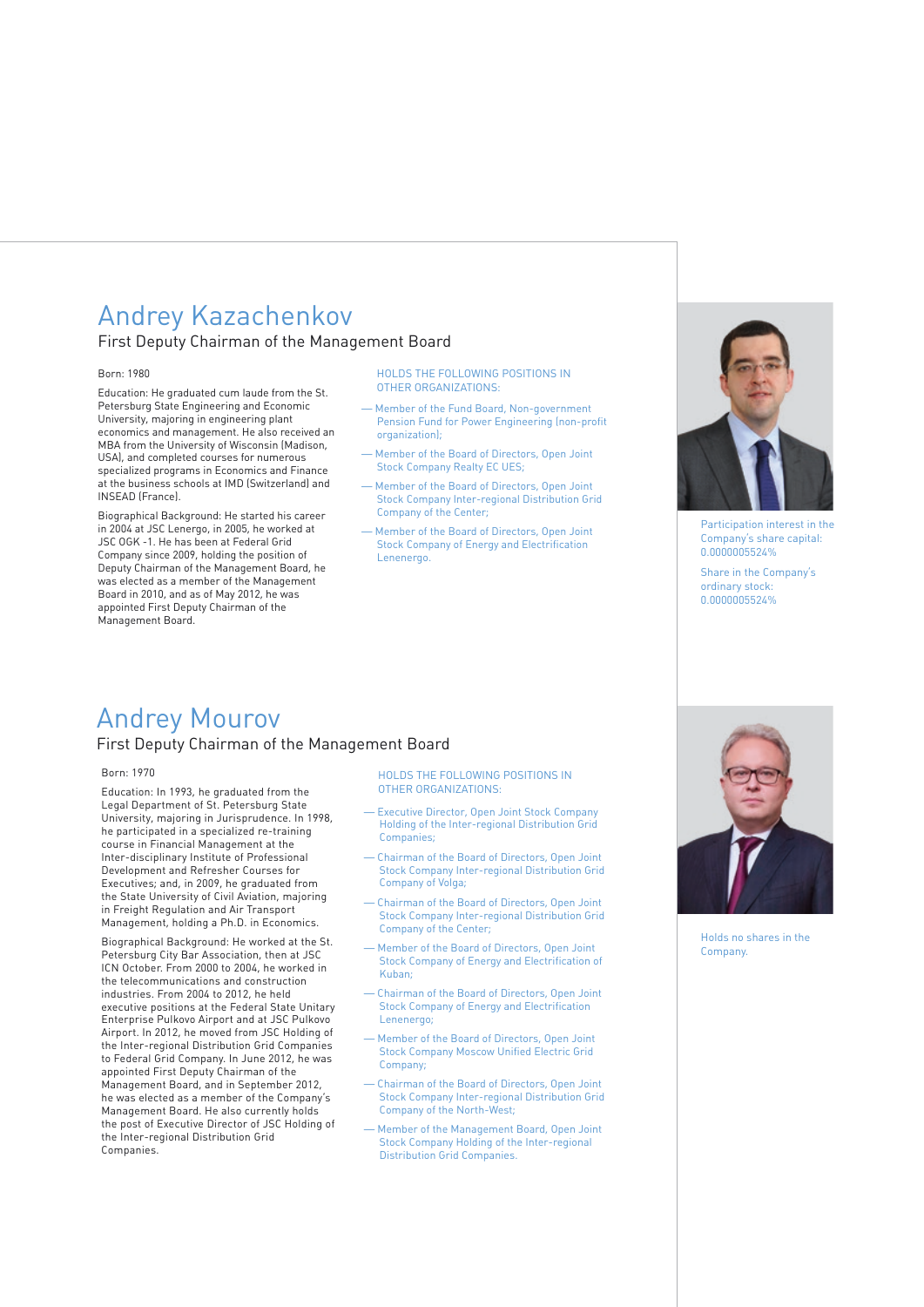

Holds no shares in the Company.

# Nikolay Varlamov

### Deputy Chairman of the Management Board

#### Born: 1974

Education: In 1996, he graduated from the Asia and Africa Institute of the Lomonosov Moscow State University, and in 2000, he graduated from the Finance Academy under the Government of the Russian Federation with a master's degree in Economics.

Biographical Background: He started his career at the Central Bank of the Russian Federation; and, in 2002, he moved to the Financial Monitoring Committee of the Russian Federation (subsequently – The Federal Financial Monitoring Service). From 2007 to 2008, he worked as an assistant to the Prime Minister of the Government of the Russian Federation. In 2008, he was appointed Secretary of State as Deputy Head of the Federal Financial Monitoring Service. Since 2011, he has worked in Federal Grid Company, as the Deputy Chairman of the Management Board. In September 2012, he was elected as a member of the Company's Management Board.

Does not hold positions in other organizations.



Holds no shares in the Company.

# Yuri Mangarov

## Deputy Chairman of the Management Board – Chief of Staff

Born: 1956

Education: In 1978, he graduated from the Plekhanov Moscow Institute of the National Economy, majoring in Economic Cybernetics.

Biographical Background: He worked in the mining and metallurgical industry for 26 years. In 2009, he joined Federal Grid Company, as the Deputy Head of Financial Control and Internal Audit. In October 2009, he was appointed Director for Internal Control and Auditing Activities, and in March 2010, he became the Deputy Chairman of the Company's Management Board. In September 2010, he was elected as a member of the Company's Management Board. From June 2012, he has served as the Deputy Chairman of the Management Board – the Chief of Staff.

HOLDS THE FOLLOWING POSITIONS IN OTHER ORGANIZATIONS:

- Member of the Board of Directors, Open Joint Stock Company Tyumenenergo;
- Member of the Board of Directors, Open Joint Stock Company of Energy and Electrification Yantarenergo;
- Deputy Executive Director Chief of Staff, Open Joint Stock Company Holding of the Inter-regional Distribution Grid Companies.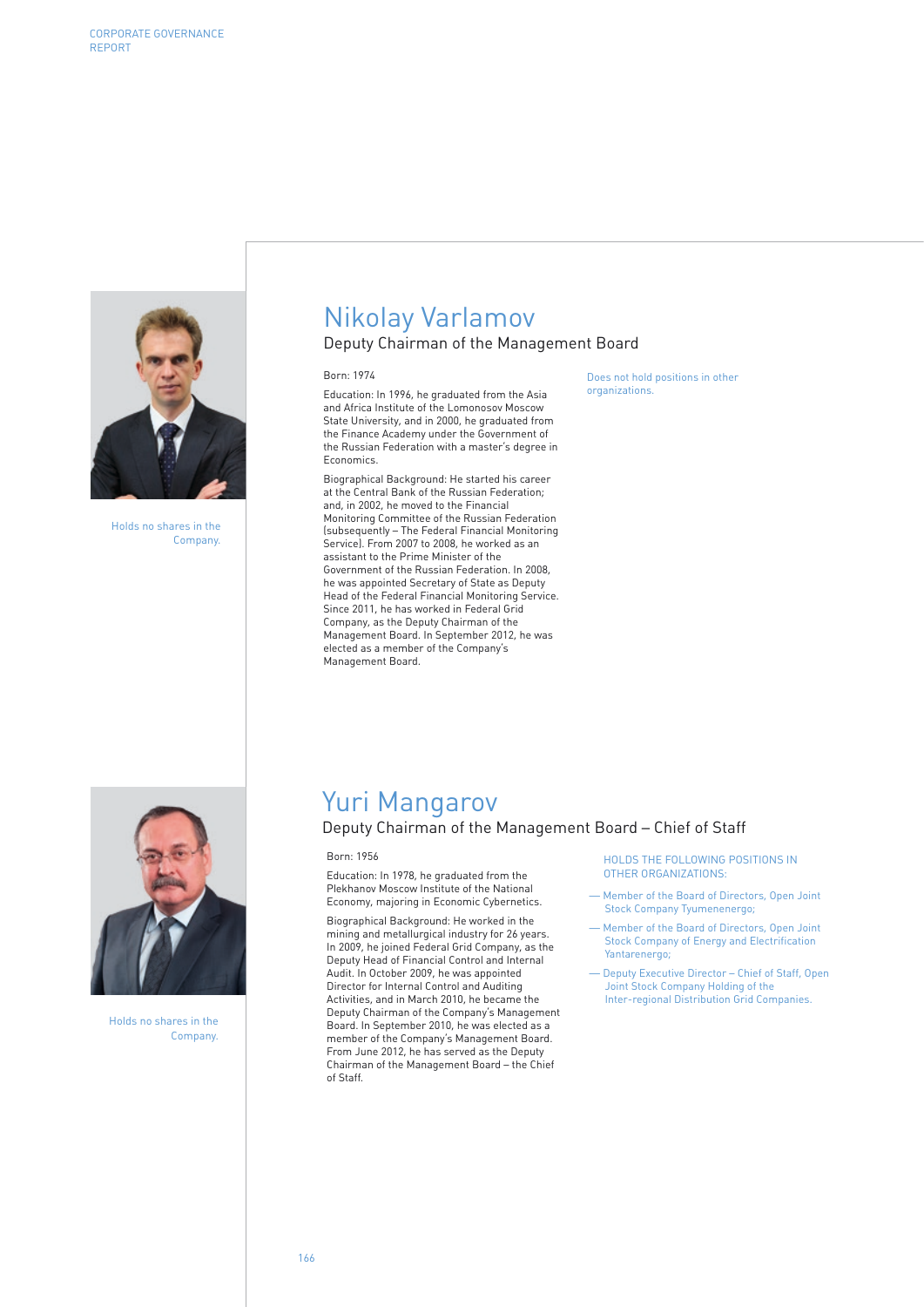## Valery Sedunov

General Director, JSC Federal Grid Company subsidiary – MES Center (Transmission Grid of The Center), member of the Management Board

#### Born: 1950

Education: In 1972, he graduated from the Ivanovo Energy Institute, with a degree in the Automation of Electric Energy Production and Distribution.

Biographical Background: He has worked in the electric energy industry since 1972, first at the Volga substation of the Division for the Operation of Distant Electric Energy Transmission, then, he continued at MES Center, where he went from engineer to General Director. In December 2012, he was elected as a member of the Management Board.

#### HOLDS THE FOLLOWING POSITIONS IN OTHER ORGANIZATIONS:

- Member of the Board of Directors, Open Joint Stock Company IDGC of the Center;
- Member of the Board of Directors, Open Joint Stock Company IDCG of the Center and Volga Regions;
- Member of the Board of Directors, Open Joint Stock Company MOESK.



Participation interest in the Company's share capital: 0.0000274868%

Share in the Company's ordinary stock: 0.0000274868%

## Sergey Sergeyev Deputy Chairman of the Management Board

#### Born: 1976

Education: In 1998, he graduated cum laude from the Novocherkassk State Technical University, majoring in Industrial and Civil Construction.

Biographical Background: He started his career in 1998 at LLC Soyuzstroy in Rostov-on-Don. Since 2000, he has worked in enterprises within OJSC Transneft Inc. Since 2009, he has worked at Federal Grid Company. In 2010, he was appointed Deputy Chairman of the Management Board. Since April 2012, he has worked as the General Director of JSC "Engineering and Construction Management Center of the Unified Energy System". In September 2012, he was elected as a member of the Company's Management Board.

HOLDS THE FOLLOWING POSITIONS IN OTHER ORGANIZATIONS

- General Director, member of the Boards of Directors, Open Joint Stock Company Engineering and Construction Management Center of the Unified Energy System;
- Member of the Board of Directors, Open Joint Stock Company Energostroysnabcomplect UES.



Holds no shares in the Company.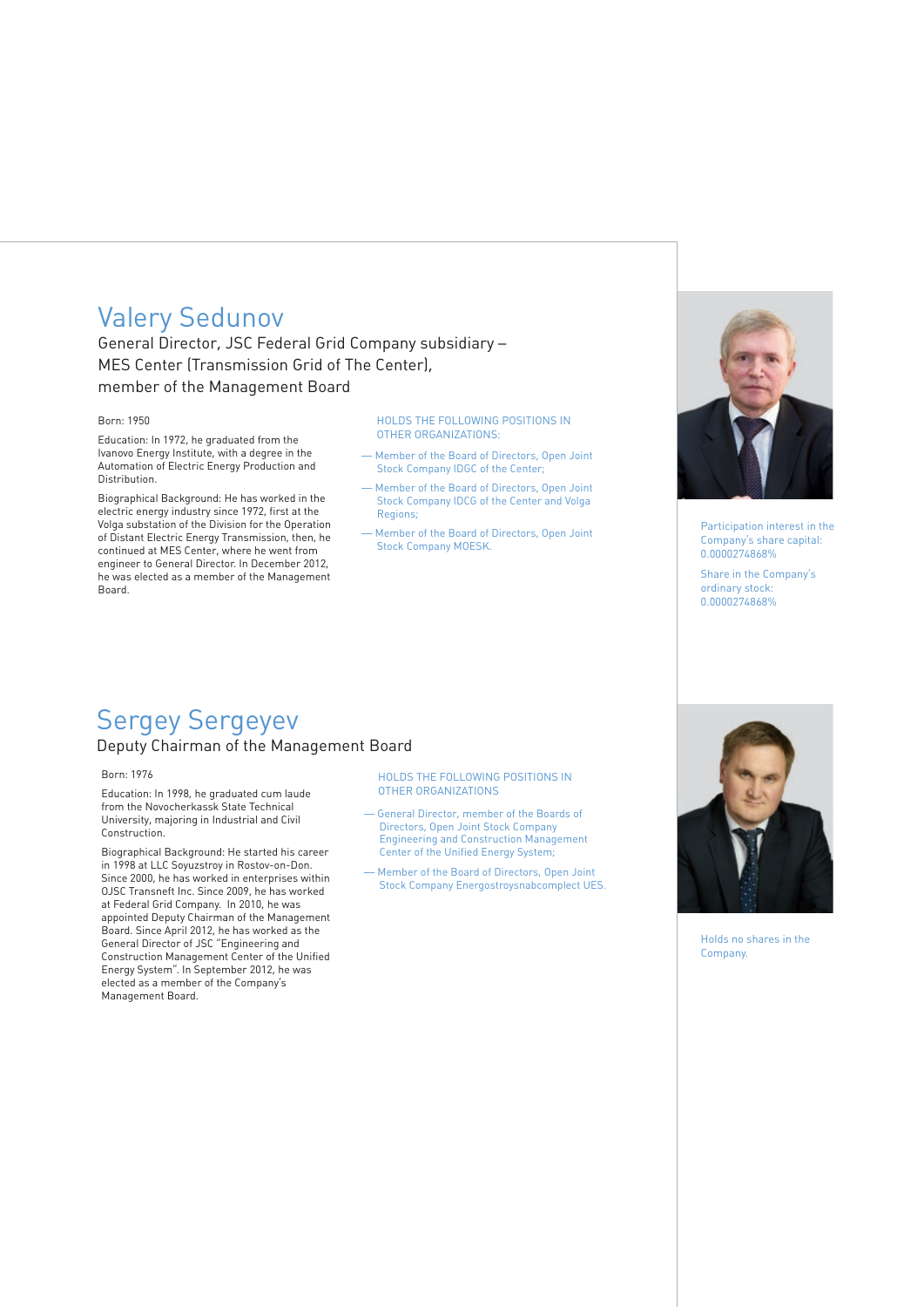

Holds no shares in the Company.

![](_page_24_Picture_3.jpeg)

Holds no shares in the Company.

# Andrey Cherezov

## Chairman of the Management Board, Chief Engineer

#### Born: 1967

Education: In 1993, he graduated from Altay State Technical University, majoring in Power Supply. He completed the executive training program for Russian national economy enterprises for professional administration in economics and corporate management.

Biographical Background: He has worked in the electric energy industry for more than 18 years. He has held executive positions at Federal Grid Company's subsidiaries, and has also worked as the Company's Deputy Chief Engineer. In 2011, he was appointed Deputy Chairman of the Management Board and Chief Engineer and was elected as a member of the Management Board.

#### HOLDS THE FOLLOWING POSITIONS:

— Member of the Board, Non-profit Partnership to Aid the Development of the Quality and Safety of Construction Work, Self-Regulatory Organization Inzhspetsstroy – Electrosetstroy.

## Vladimir Shukshin

## Deputy Chairman of the Management Board

#### Born: 1959

Education: In 1991, he graduated from the State Central Institute of Physical Training, and in 1999, he graduated from the Russian Academy of the Federal Security Service. In 2003, he graduated from the Russian Academy of Government Services under the President of the Russian Federation, with a Ph.D. in Politics.

Biographical Background: He served in the Soviet Armed Forces, working within security and law enforcement agencies. He has also worked in the Moscow Mayor's Office. In 2012, he worked as the Deputy General Director for Security at OJSC Holding of the Inter-regional Distribution Grid Companies. Since June 2012, he has worked as the Deputy Chairman of the Management Board at Federal Grid Company, in September 2012, he was elected as a member of the Company's Management Board. This is in addition to the job of Deputy Executive Director for Security at OJSC Holding of the Inter-regional Distribution Grid Companies.

HOLDS THE FOLLOWING POSITIONS IN OTHER ORGANIZATIONS:

- Chairman of the Boards of Directors, Open Joint Stock Company Inter-regional Distribution Grid Company of the North Caucasus;
- Deputy Executive Director for Security, Open Joint Stock Company Holding of the Inter-regional Distribution Grid Companies.